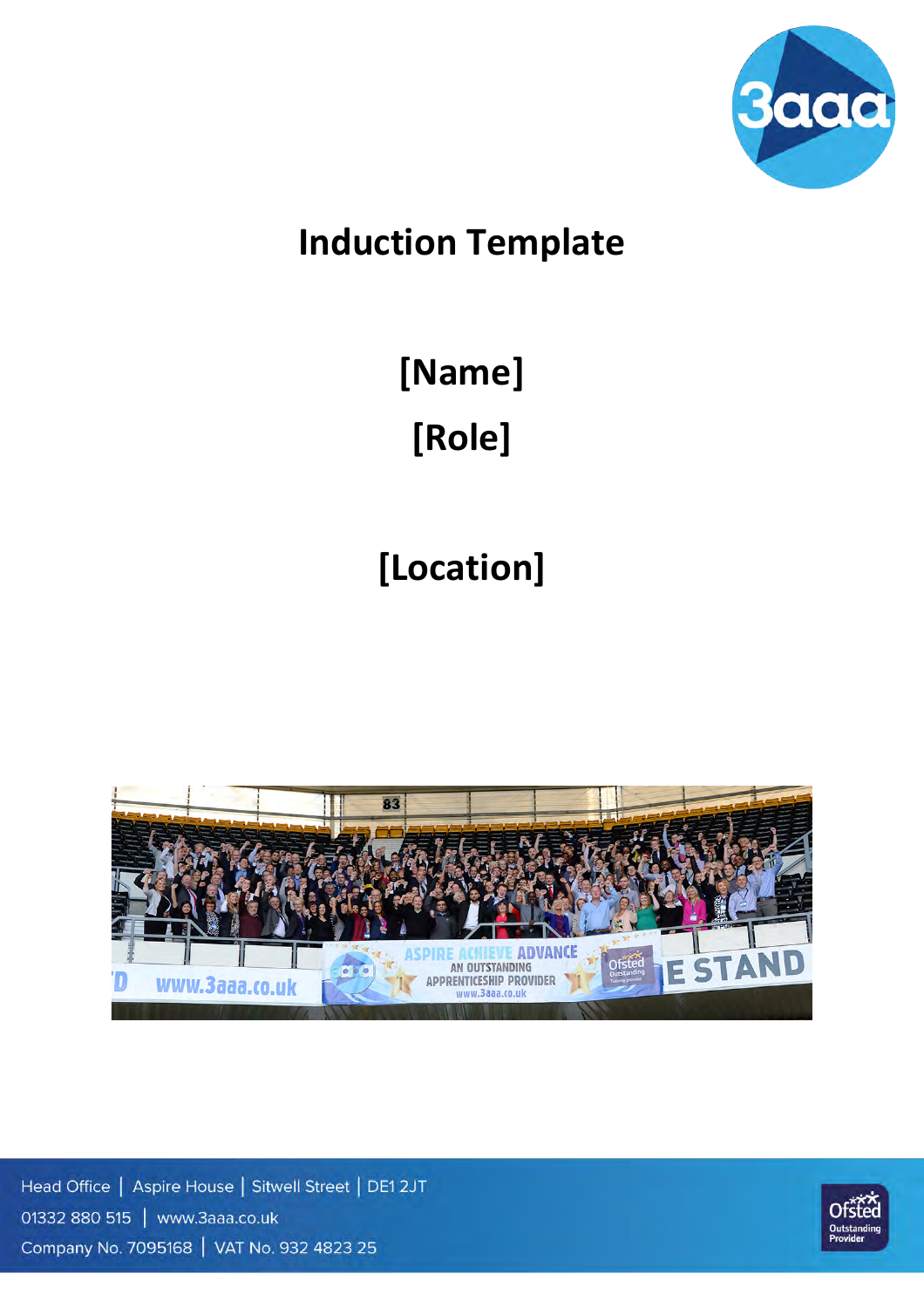

| <b>NEW STARTER: DEPARTMENTAL CHECKLIST</b>                                                                                                                                                                           |                   |             |           |                 |  |
|----------------------------------------------------------------------------------------------------------------------------------------------------------------------------------------------------------------------|-------------------|-------------|-----------|-----------------|--|
| <b>PRIOR TO ARRIVAL</b>                                                                                                                                                                                              | Who               | <b>Date</b> | Complete√ | <b>Comments</b> |  |
| Ensure HR have received the following for new<br>starter - CV, completed application form, details of<br>2 employment referees (including current/most<br>recent employer), mandatory interview question<br>response | Line<br>Manager   |             |           |                 |  |
| Ensure there is an up to date JD/KPIs for the role                                                                                                                                                                   | Line<br>Manager   |             |           |                 |  |
| <b>Confirm Official Start Date</b>                                                                                                                                                                                   | <b>HR</b>         |             |           |                 |  |
| Check Email Account Set up                                                                                                                                                                                           | IT                |             |           |                 |  |
| Request IT Equipment                                                                                                                                                                                                 | IT                |             |           | Laptop<br>Phone |  |
| Log on Details / Password - use of Email*                                                                                                                                                                            | IT                |             |           |                 |  |
| Request access to relevant drives and packages<br>(SharePoint, OneDrive etc.)                                                                                                                                        | IT                |             |           |                 |  |
| Office Key                                                                                                                                                                                                           | <b>Facilities</b> |             |           |                 |  |
| Set up Desk / Office Space                                                                                                                                                                                           | Line<br>Manager   |             |           |                 |  |

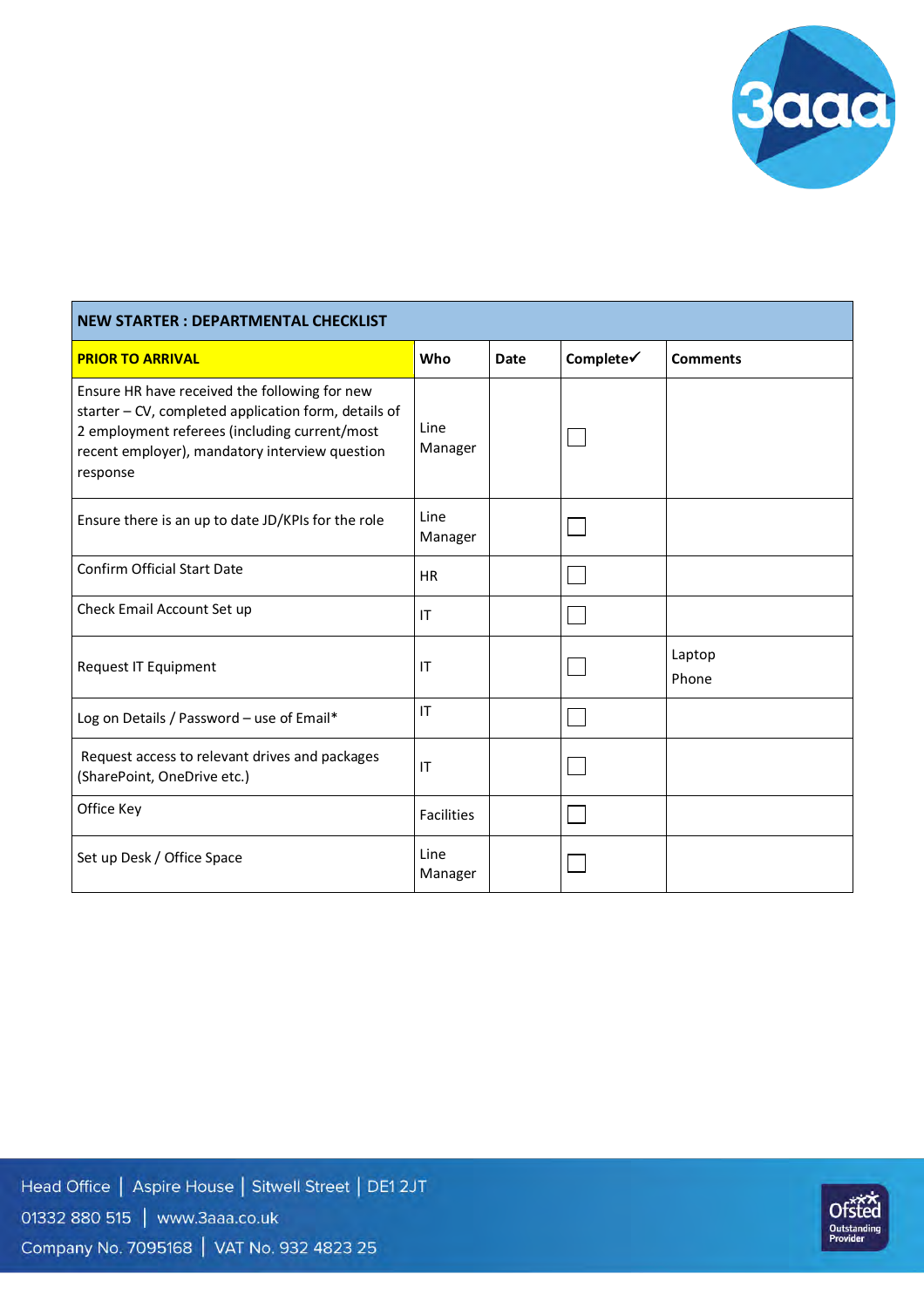

| <b>NEW STARTER: DEPARTMENTAL CHECKLIST</b>                                                                                                                                                                                                                                                                                                                                                                         |                  |      |                          |                 |  |  |
|--------------------------------------------------------------------------------------------------------------------------------------------------------------------------------------------------------------------------------------------------------------------------------------------------------------------------------------------------------------------------------------------------------------------|------------------|------|--------------------------|-----------------|--|--|
| <b>ON ARRIVAL</b><br>(FIRST DAY IN DEPARTMENT*)                                                                                                                                                                                                                                                                                                                                                                    | Who              | Date | $\checkmark$<br>Complete | <b>Comments</b> |  |  |
| Confirm that Mandatory Training has been<br>completed on Virtual College: Prevent, Safeguarding<br>Everyone, FGM and Equality & Diversity<br>(Managers must also complete: Safer Recruitment<br>and Safeguarding Leadership)<br>If not - arrange for Prevent, Safeguarding Everyone<br>(plus Safer Recruitment for managers) is completed<br>on Day 1.<br>The remainder must be completed by the end of<br>Week 1. | Line<br>Manager  |      |                          |                 |  |  |
| Department Tour / Introductions / Workstations*                                                                                                                                                                                                                                                                                                                                                                    | Line<br>Manager  |      |                          |                 |  |  |
| Kitchen / Canteen / Facilities & Smoking Area*                                                                                                                                                                                                                                                                                                                                                                     | Line<br>Manager  |      |                          |                 |  |  |
| Evacuation Procedure / Fire Assembly Point*                                                                                                                                                                                                                                                                                                                                                                        | Line<br>Manager  |      |                          |                 |  |  |
| Get Parking Pass*                                                                                                                                                                                                                                                                                                                                                                                                  | Tracey<br>Winter |      |                          |                 |  |  |
| Security: Door Access codes / Alarms*                                                                                                                                                                                                                                                                                                                                                                              | Line<br>Manager  |      |                          |                 |  |  |
| Complete DSE (to complete with H&S Manager) *                                                                                                                                                                                                                                                                                                                                                                      | Line<br>Manager  |      |                          |                 |  |  |
| Reporting Absence (sick etc. / return to work forms)                                                                                                                                                                                                                                                                                                                                                               | Line<br>Manager  |      |                          |                 |  |  |
| Annual Leave Entitlement / Requesting leave                                                                                                                                                                                                                                                                                                                                                                        | Line<br>Manager  |      |                          |                 |  |  |
| Re-emphasis on probationary period Inc.<br>expectations                                                                                                                                                                                                                                                                                                                                                            | Line<br>Manager  |      |                          |                 |  |  |

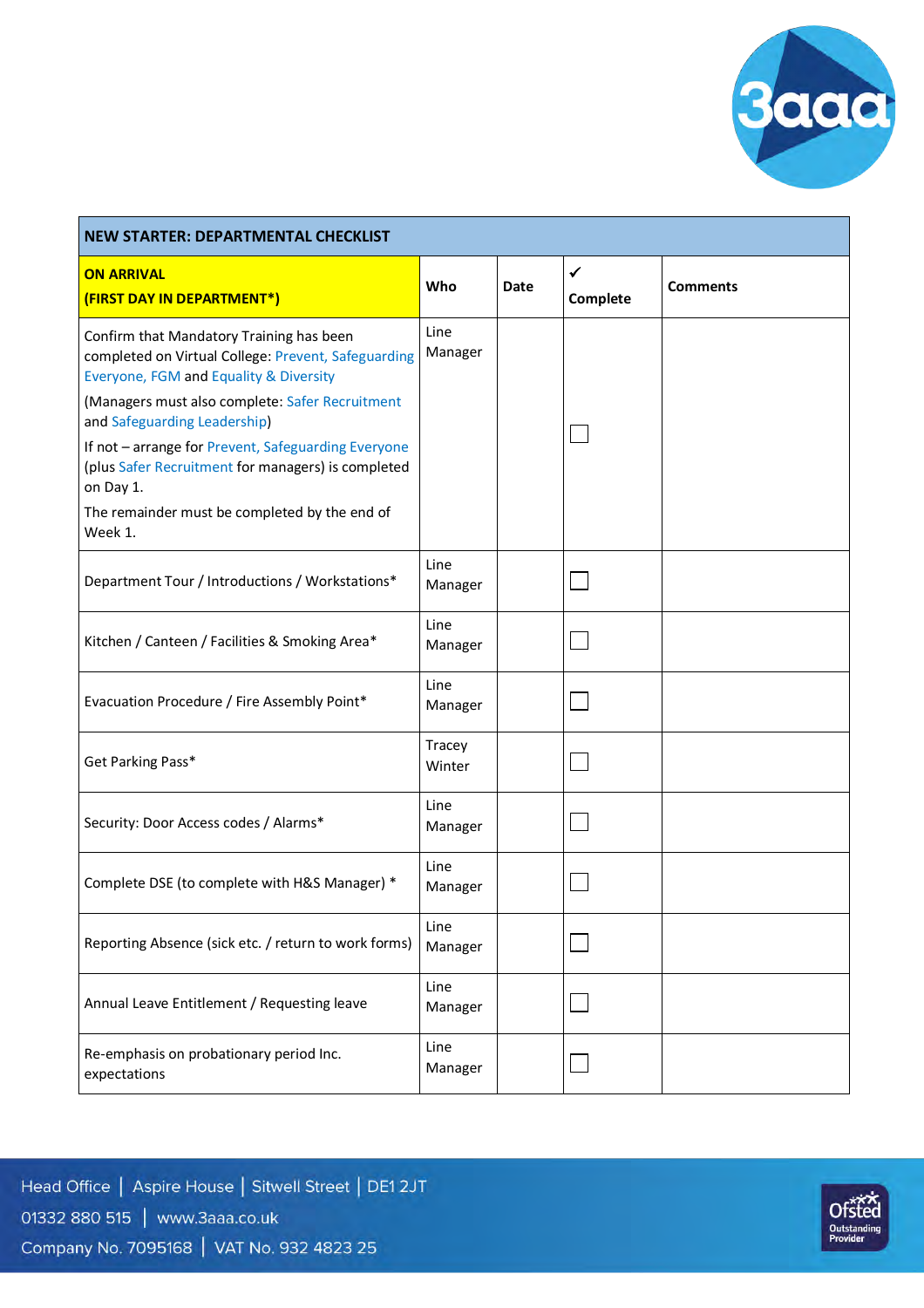

| <b>NEW STARTER: DEPARTMENTAL CHECKLIST</b>                         |                 |      |                          |                                      |  |  |
|--------------------------------------------------------------------|-----------------|------|--------------------------|--------------------------------------|--|--|
| <b>ON ARRIVAL</b><br>(FIRST DAY IN DEPARTMENT*)                    | Who             | Date | $\checkmark$<br>Complete | <b>Comments</b>                      |  |  |
| Departmental Structure / Team Profile*<br>Inc. Key Contacts Number | Line<br>Manager |      |                          |                                      |  |  |
| Organisational Structures (Ops Board / Exec etc.)                  | Line<br>Manager |      |                          |                                      |  |  |
| <b>Employee Verification Document</b>                              | Line<br>Manager |      |                          | To be completed on the<br>first day. |  |  |
| Inform New Starter Who Their Buddy and Mentor<br>will be           | Line<br>Manager |      |                          |                                      |  |  |

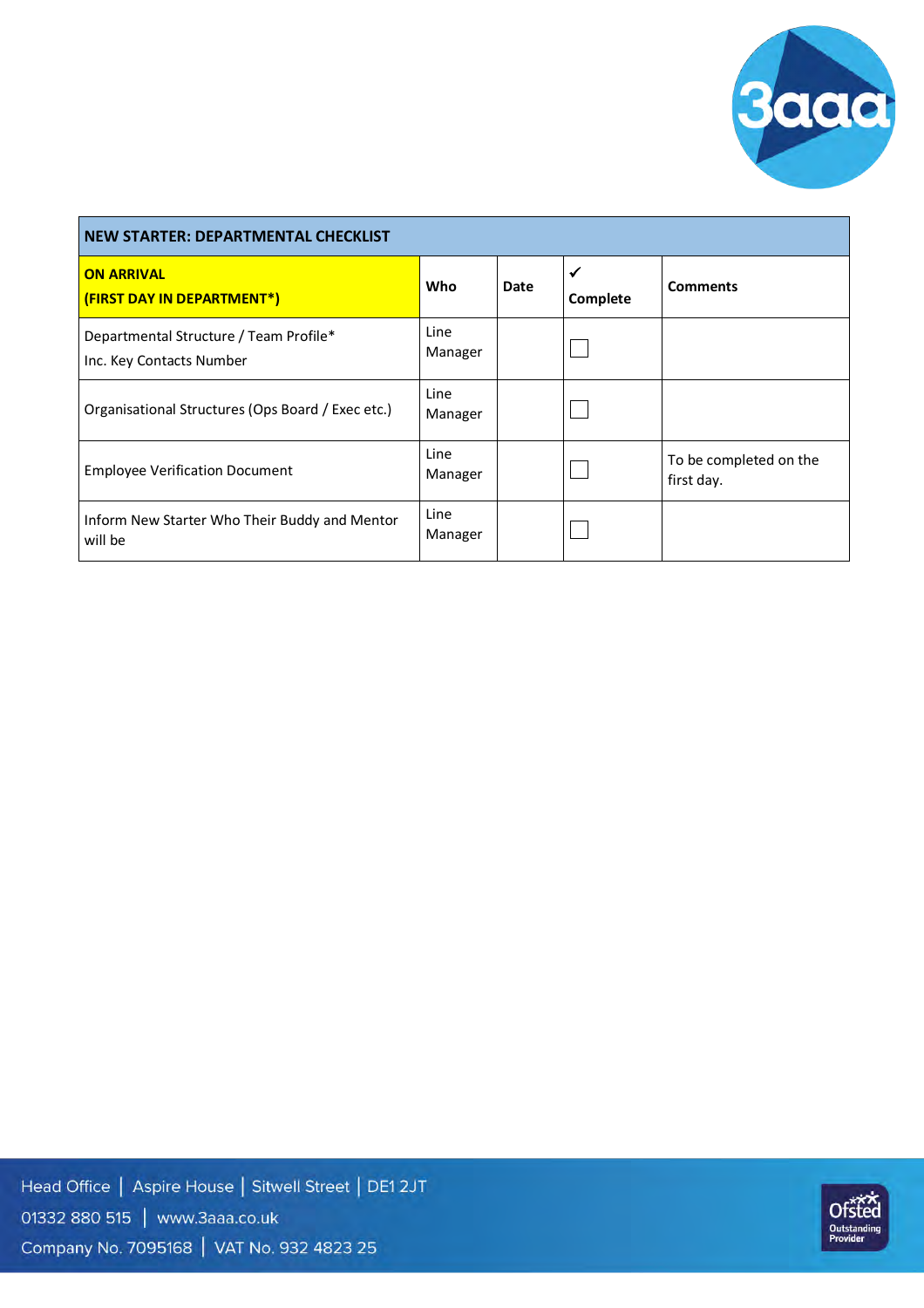

## Key contacts to meet

- [Insert names and roles of key contacts and schedule appointments into calendar below / and outlook]
- •
- •
- •
- 
- •
- •
- •

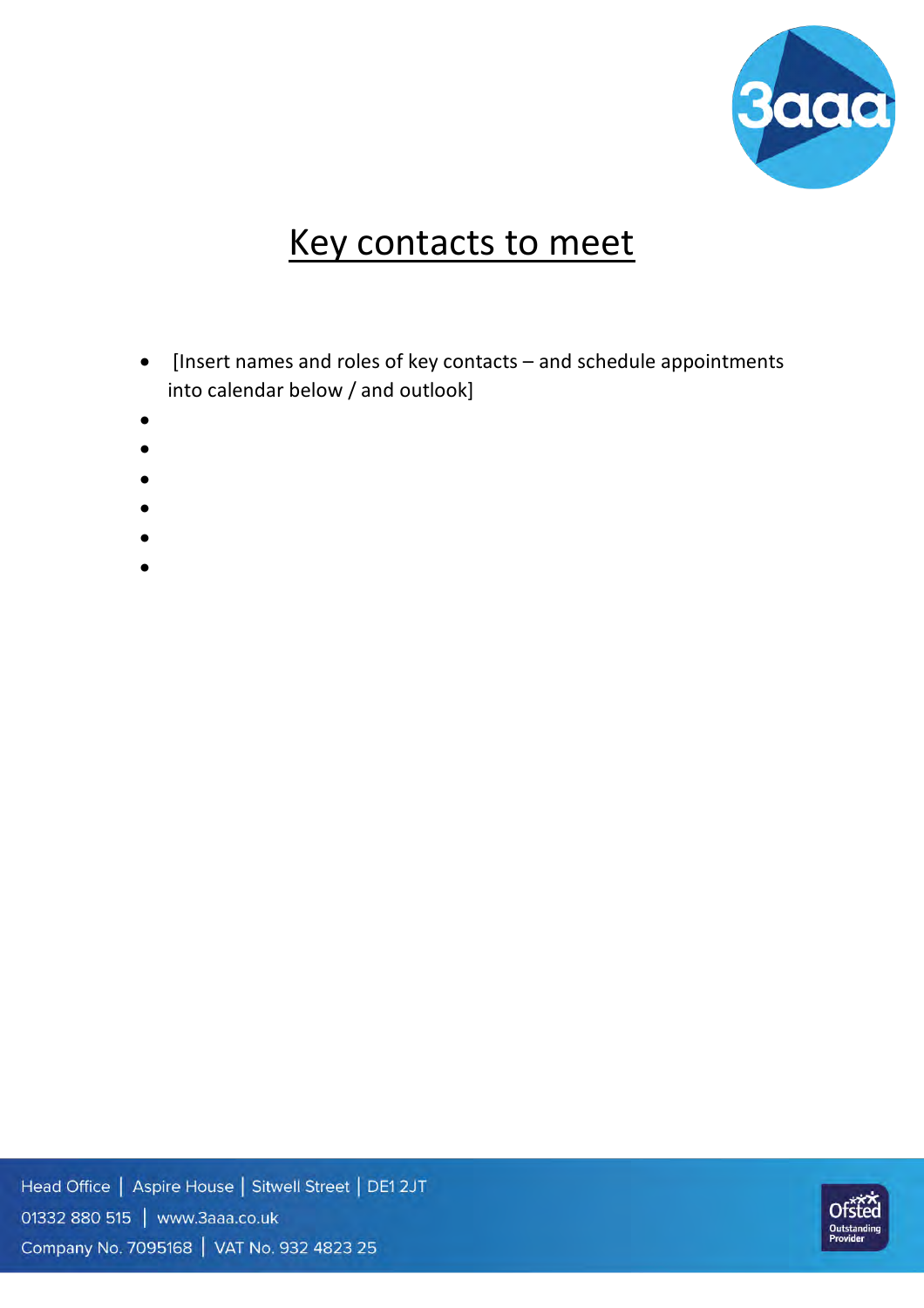

## Organisational Structure

## [Insert Relevant Org Chart]

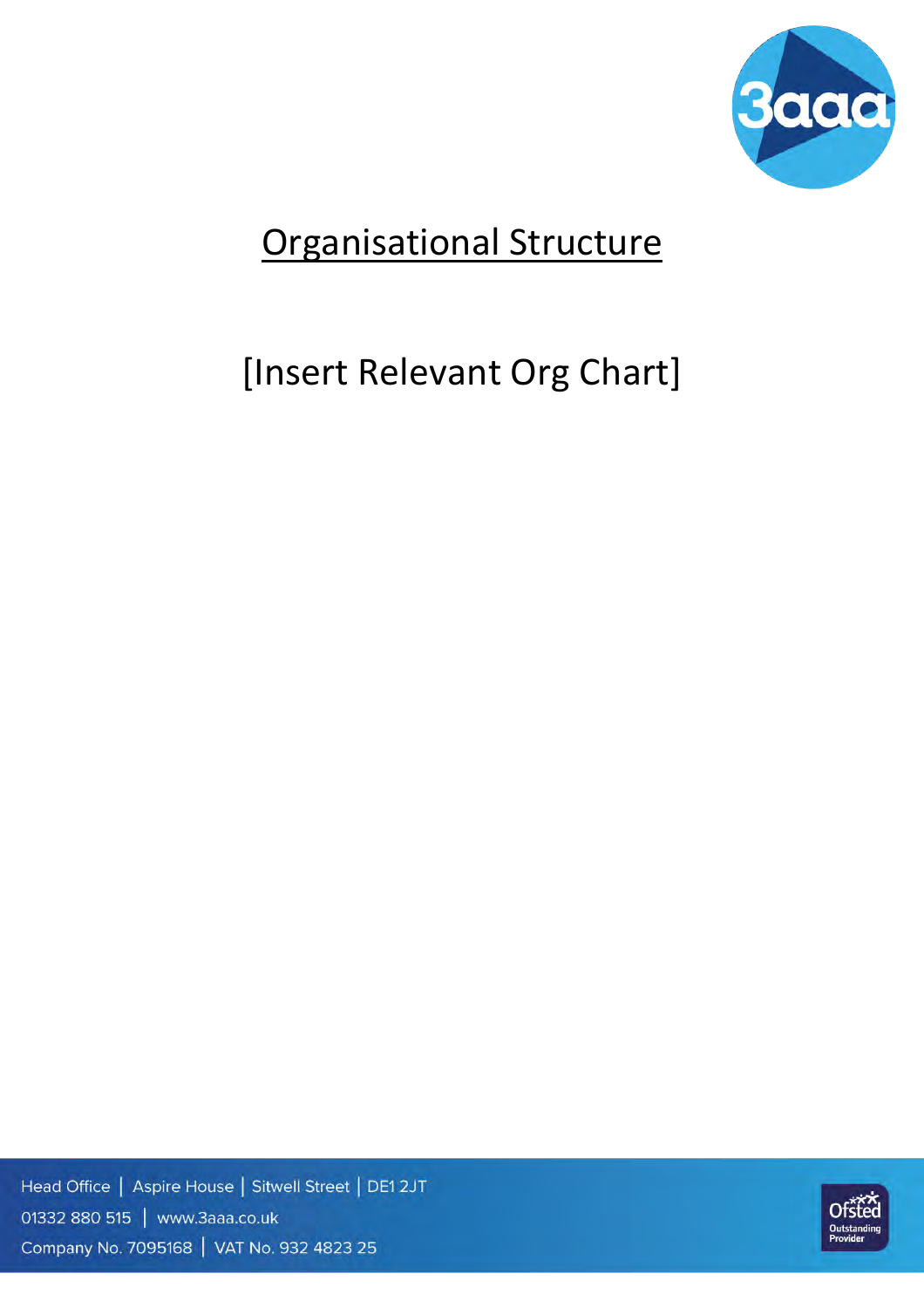

## Week 1-

| Date:     | <b>Time</b> | Item                                                                                                          | Purpose                                                                 |
|-----------|-------------|---------------------------------------------------------------------------------------------------------------|-------------------------------------------------------------------------|
| Monday    |             |                                                                                                               |                                                                         |
|           |             |                                                                                                               |                                                                         |
|           |             | Virtual college - Safeguarding<br><b>Everyone and Prevent (plus Safer</b><br><b>Recruitment for managers)</b> | Undertake mandatory training, if this<br>hasn't already been completed. |
| Tuesday   |             |                                                                                                               |                                                                         |
|           |             |                                                                                                               |                                                                         |
| Wednesday |             |                                                                                                               |                                                                         |
|           |             |                                                                                                               |                                                                         |
| Thursday  |             |                                                                                                               |                                                                         |
|           |             | Virtual college - FGM and Equality<br>& Diversity (plus Safeguarding<br>Leadership for managers)              | Undertake mandatory training, if this<br>hasn't already been completed. |
| Friday    |             |                                                                                                               |                                                                         |
|           |             |                                                                                                               |                                                                         |

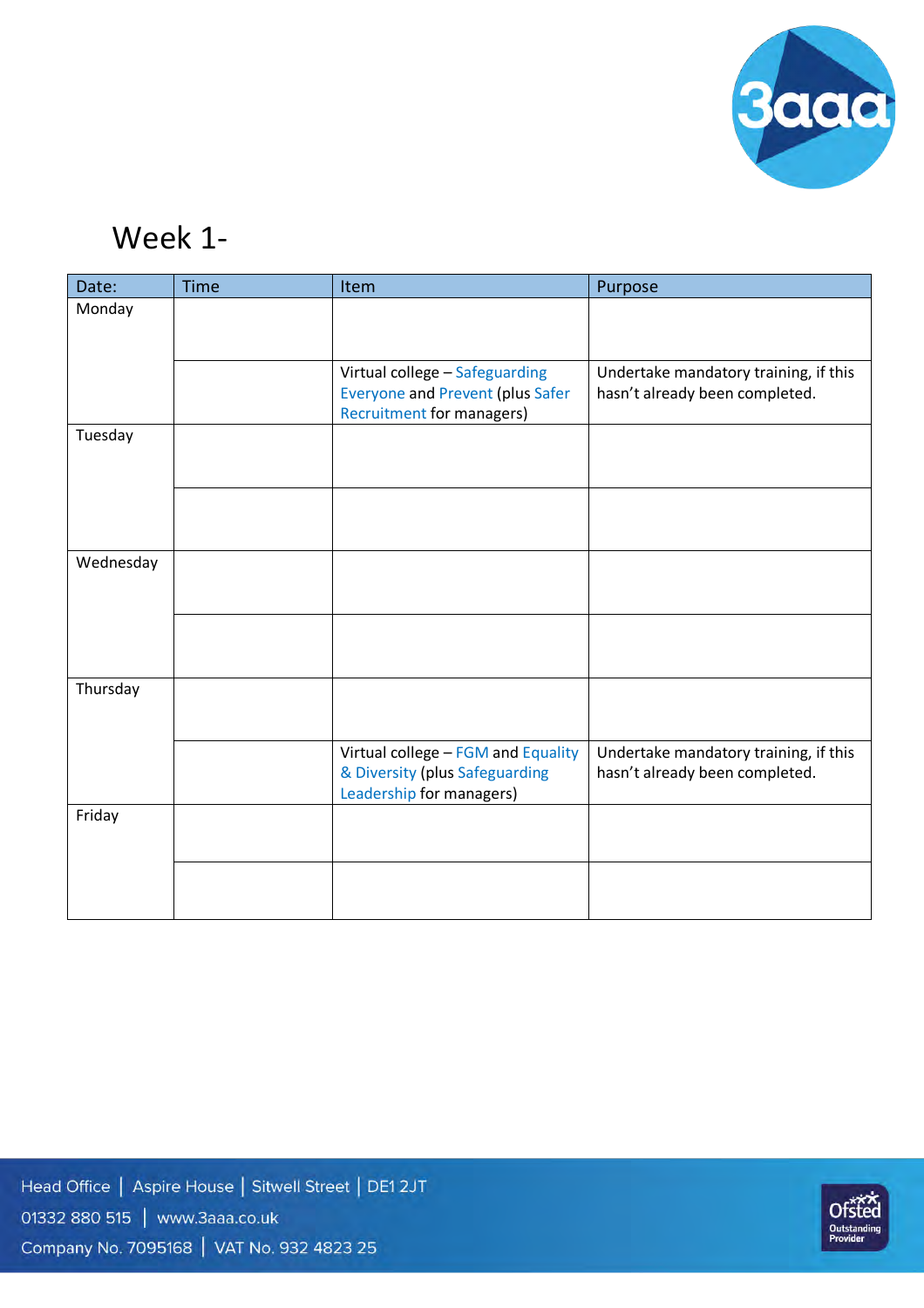

## Week 2-

| Date:     | Time | Item | Purpose |
|-----------|------|------|---------|
| Monday    |      |      |         |
|           |      |      |         |
|           |      |      |         |
|           |      |      |         |
| Tuesday   |      |      |         |
|           |      |      |         |
|           |      |      |         |
|           |      |      |         |
| Wednesday |      |      |         |
|           |      |      |         |
|           |      |      |         |
|           |      |      |         |
| Thursday  |      |      |         |
|           |      |      |         |
|           |      |      |         |
|           |      |      |         |
| Friday    |      |      |         |
|           |      |      |         |
|           |      |      |         |
|           |      |      |         |

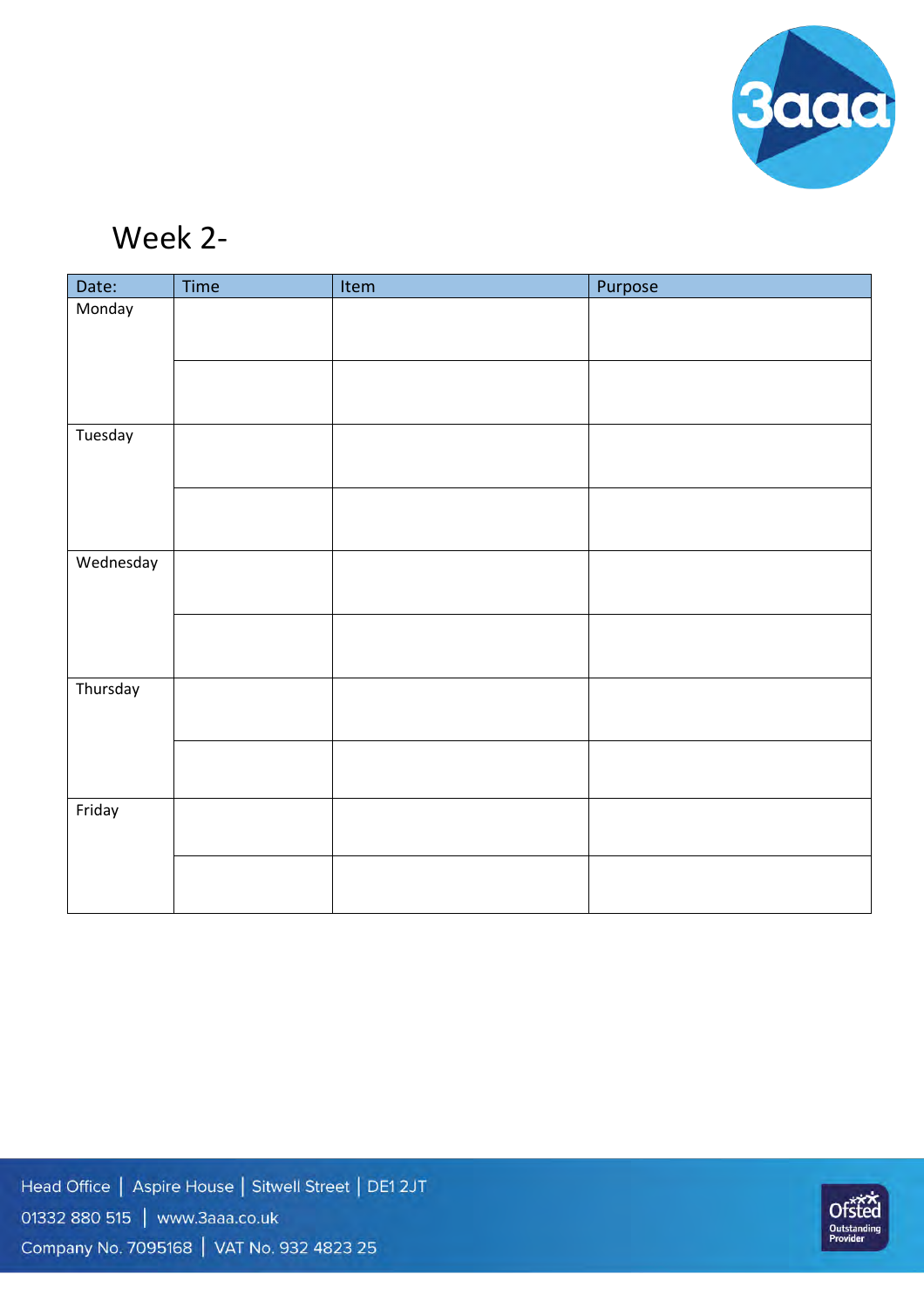



# **Delivery Staff Induction Policy**

**v1 March 2017**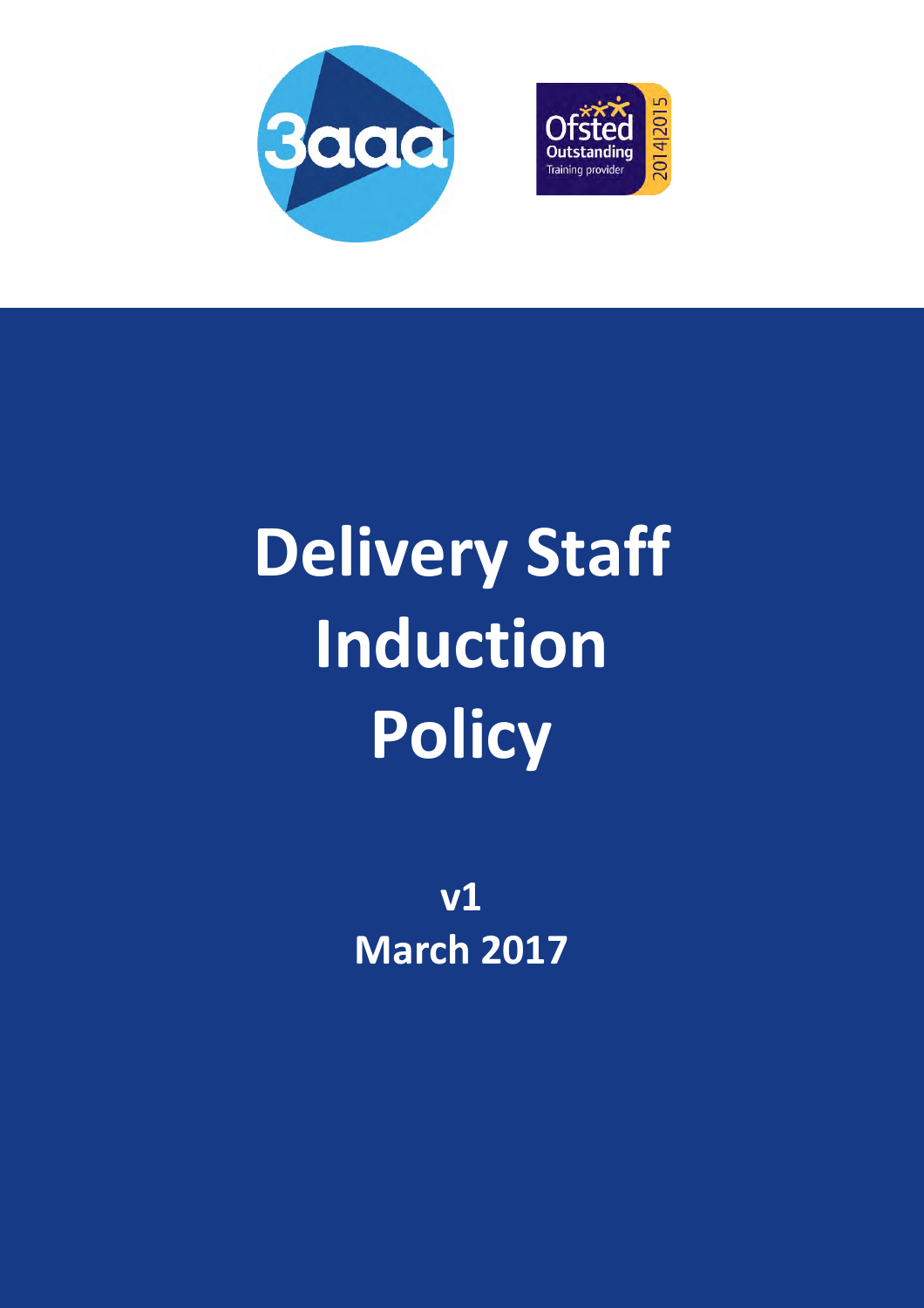



#### **1. Overview**

The purpose of this policy is to outline our commitment to new employees to have a structured and consistent Induction into the business. It focuses solely on the Induction for new 'delivery' staff (I.e. Assessors, Trainers or IQA's)

It is the aim of 3aaa to ensure that staff induction is dealt with in an organised and consistent manner, to enable staff to be introduced into a new post and working environment quickly, so that they can contribute effectively as soon as possible. This induction policy and guidelines aim to set out general steps for managers and staff to follow during the induction process. It is expected that all managers and staff will adhere to this policy.

3aaa expects that the implementation of good induction practice by managers will:

- Enable new employees to settle into the business quickly and become productive and efficient members of staff within a short period.
- Ensure that new employees are highly motivated.
- Assist in reducing staff turnover, lateness, absenteeism and poor performance generally.
- Ensure that employees operate in a safe working environment.
- Will reduce costs associated with repeated recruitment, training and lost production.

#### **2. The Process**

The start of the Induction process begins once a new employee has already been recruited into the business.

It is the responsibility of the Line Manager to create an Induction plan for their new delivery staff member. The Induction plan should be a minimum of four weeks long and cover an array scheduled activities. They include:

- $\rightarrow$  **Scheduled workshops** These consist of classroom based activity, run every calendar month, that are mandatory for all new delivery staff to attend. Workshop dates and venues are pre-planned and can be found on Page 2 on the CPD Matrix (**Appendix 1**) The Line Manager is responsible for booking new staff onto the Workshop days as well as any travel or accommodation requirements.
- $\rightarrow$  **Academy Visits** These will be scheduled in as per individual Induction plan. New staff will spend time with their Line Manager and will also meet other key people for them to fully understand their role and responsibilities.
- $\rightarrow$  **Mentor/Buddy shadowing** These will consist of shadowing a relevant, allocated mentor during their day to day role. New staff may be asked by their mentor to lead on certain activities for them to develop their competence and understanding.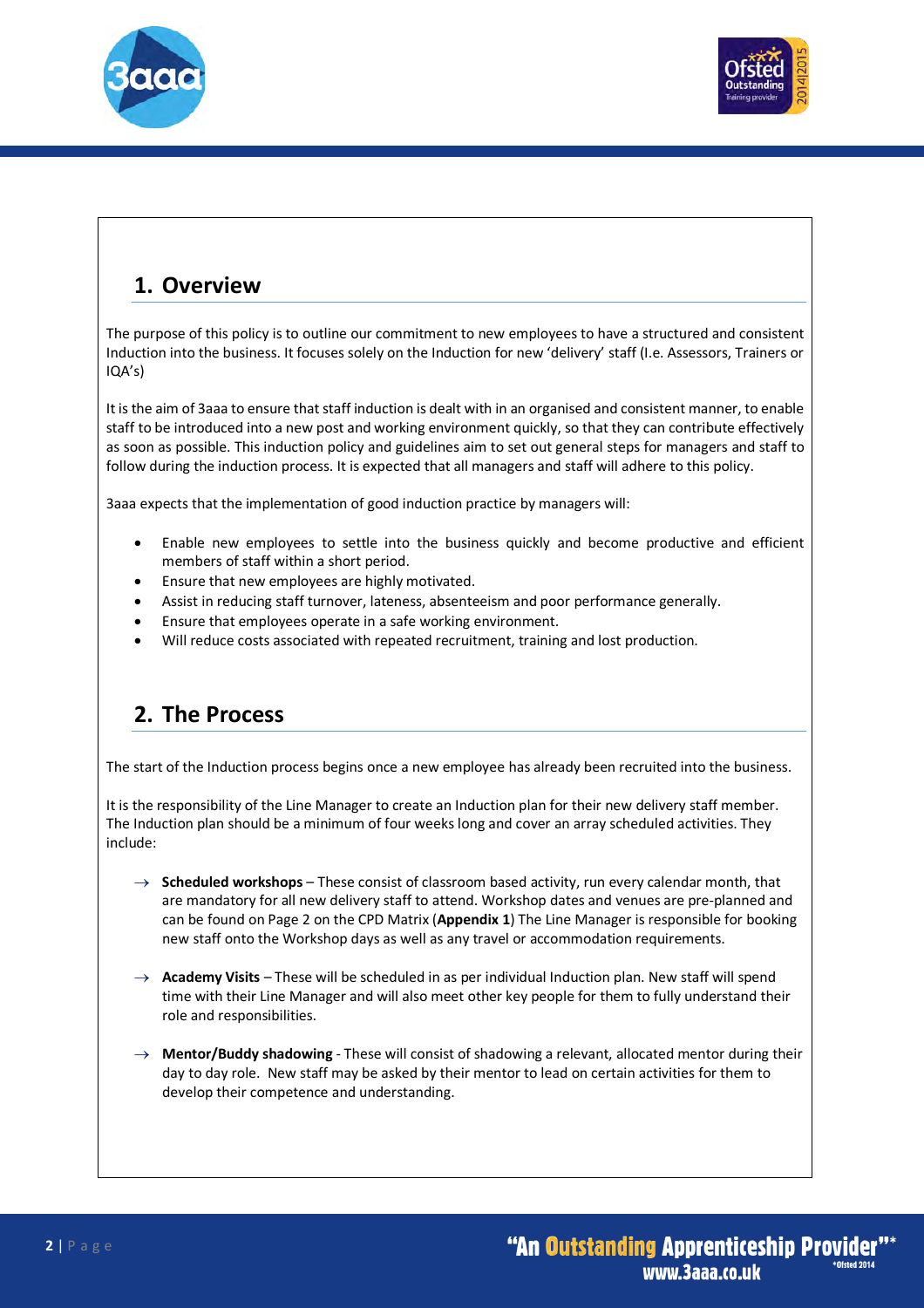



 $\rightarrow$  **Self-Study** – This will consist of online courses, self-reflection and additional research. HR are responsible for enrolling new staff onto any online courses deemed mandatory for each job role and will provide a deadline date. Induction Logbooks will need to be completed by all new staff members (see **4. Monitoring Progress**)

An email from the Line Manager to the Quality Manager is required to book a new delivery staff member onto a Workshop. The email should contain the following information:

| Staff name, role and |         |               |            | Assessor/Teaching | Reauested     |
|----------------------|---------|---------------|------------|-------------------|---------------|
| sector               | Academy | <b>Region</b> | Start date | Qualified? (Y/N)  | booking dates |
|                      |         |               |            |                   |               |

The Quality Manager will email reply confirming booking to both the Line Manager and the new employee where possible.

The Quality Manager is responsible for sending out the Workshop preparation material, Introductory letter (**Appendix 2**) and the Induction Logbooks to all attendees at least 7 days prior to the first Workshop. Currently, this is completed via a web based platform called Edmodo.

#### **3. The Support Team**

The Support Team consists of existing employees in job roles that will be integral to the Induction Process:

- $\rightarrow$  Line Manager responsible for performance management and supporting new staff with any questions about their role, team, reporting and development requirements. They will work with the IQA's, Mentor and Induction Trainers to make sure the Induction plan is followed and fulfilled.
- ® **IQA (Internal Quality Assurer)** will provide first-rate tailored support and development so new staff feel confident and competent to offer great customer service to key stakeholders, deliver an outstanding apprentice journey to every apprentice and meet their individual performance targets in line with role expectations.
- $\rightarrow$  Mentor/Buddy The allocated Mentor/Buddy is likely to be an experienced employee from the region. They will provide coaching, advice on the role and its practical aspects as well as a listening ear. Likely activity may include shadowing on site visits, observation of teaching and learning or assessment, eTrack training and signing off knowledge and competences.
- $\rightarrow$  **HR Team** The HR Team will answer any questions about the scheduled training, accommodation/travel requirements, starter paperwork, or any other HR related question. They will be the first port of call with questions regarding people matters, company policies or any safeguarding concerns that may arise.
- $\rightarrow$  **Induction Trainers** A team of experienced Trainers will run the scheduled workshops as well as sign off knowledge and competencies once met. The Induction Trainers are allocated workshops to deliver by the Quality Manager.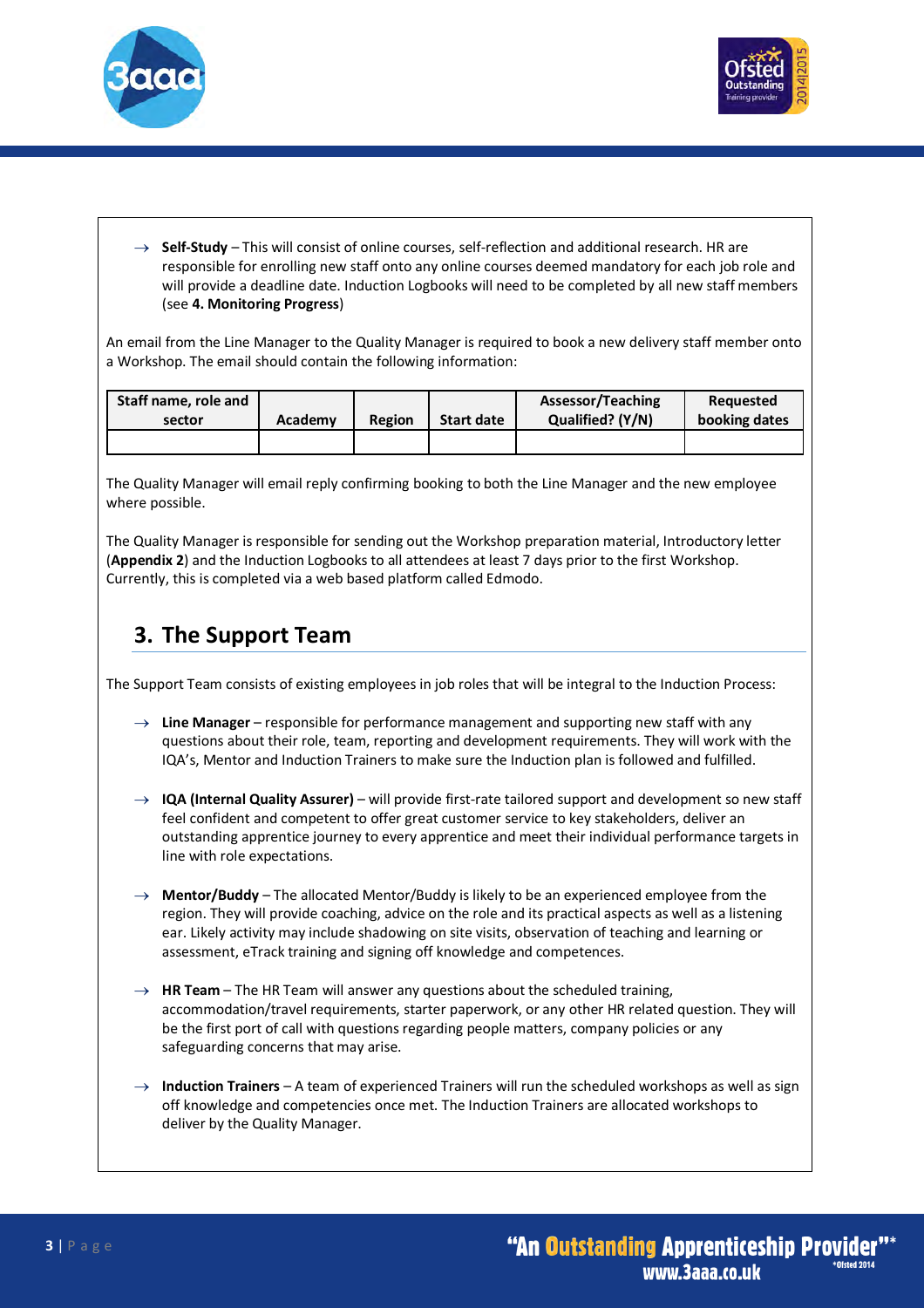



### **4. The Workshops**

All delivery staff attend two Introductory Workshop days held on the 2nd Tuesday and Wednesday in the month. These are and will cover:

**The Apprentice Journey** (delivered by Quality Managers) – 1 day

- $\rightarrow$  The Apprentice Journey milestones
- $\rightarrow$  Academy roles and responsibilities in relation to the milestones
- $\rightarrow$  Individual Learning Plans
- $\rightarrow$  Progress Review Action Plans (PRAP's)
- $\rightarrow$  eTrack The basics

#### **Quality Assurance** (delivered by Lead IQA's) – 1 day

- $\rightarrow$  Framework requirements
- $\rightarrow$  The IQA Sampling Strategy
- $\rightarrow$  Awarding Organisation requirements
- $\rightarrow$  The Trailblazer Threshold
- $\rightarrow$  eTrack The IQA viewpoint
- $\rightarrow$  eTrack upload of all Certificates and CV's (if possible)
- $\rightarrow$  Identification of individual training requirements (e.g. Functional Skills, TAQA or Teaching)

All delivery staff that will be Assessing (i.e. completing work place visits) will attend an additional Workshop on the 3rd Tuesday and Wednesday of the month. These are and will cover:

**Roles & Responsibilities of a 3AAA Assessor** (delivered by the Staff Development Lead and an IQA) – 2 days

- $\rightarrow$  TAQA requirements
- $\rightarrow$  Trailblazers
- $\rightarrow$  OTLA
- $\rightarrow$  eTrack As an Assessor...
- $\rightarrow$  Embedding Key Topics Safeguarding and Prevent/British Values/Functional Skills
- $\rightarrow$  Completion of CPD Academy Unit

All delivery staff that will be delivering classroom Training will attend an additional Workshop on the 4th/last Tuesday and Wednesday of the month. These are and will cover:

**Roles & Responsibilities of a 3AAA Trainer** (delivered by any Learning Director) – 2 days

- $\rightarrow$  Trailblazers End-Point Assessment and Exam technique
- $\rightarrow$  OTLA
- $\rightarrow$  eTrack As a Trainer...
- $\rightarrow$  Embedding Key Topics Safeguarding and Prevent/British Values/FS etc.
- $\rightarrow$  Completion of CPD Academy Unit

Lesson plans and resources for all Workshops have been written and can be found on the Quality Team Onedrive (**Appendix 3**)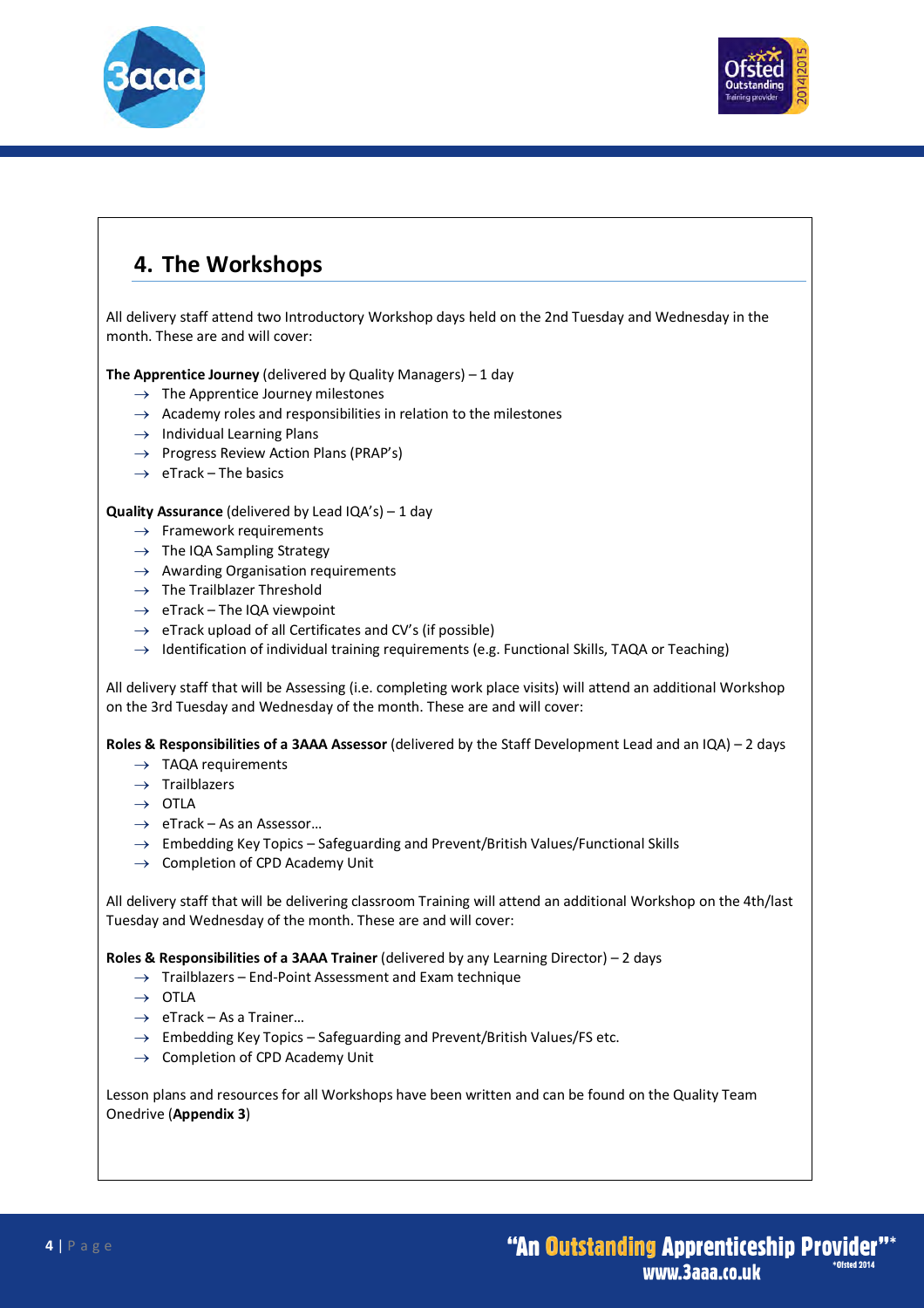



## **5. Further Support**

Beyond the first month of Induction, we also commit to:

- $\rightarrow$  Every Assessor will have an IQA Support visit within their second month. This will be sector specific and will cover any technical knowledge or understanding required. An IQA Support form (**Appendix 4**) will be completed and stored, detailing what support has been provided.
- $\rightarrow$  Every Trainer will have a Learning and Development visit within their second or third month. This will cover expectations to reach outstanding teaching, learning and assessment.

#### **6. Monitoring Progress**

As part of the Induction process and to confirm that each new delivery staff member has reached certain milestones, a logbook relating to each Workshop will need to be signed off by a relevant member of staff. Each logbook contains a list of knowledge and competency performance indicators (PI) that each new employee will need to demonstrate they either know, understand or can show they can reach, before having that PI signed off by a competent member of staff.

The logbooks are:

- ® 3aaa Apprentice Journey Logbook (**Appendix 5**)
- → 3aaa Quality Assurance Logbook (**Appendix 6**)
- ® 3aaa Assessor Logbook (**Appendix 7**)
- ® 3aaa Trainer Logbook (**Appendix 8**)
- ® 3aaa Glossary of Terms (**Appendix 9**)

Each logbook also contains a self-reflection exercise at the back designed for new staff to document what new learning has taken place as well as space to write questions to ask or good practice to share with others.

A timeframe of two months is ample for all logbooks to be completed and uploaded to their eTrack account. The Line Manager is responsible for making sure the logbooks are completed, uploaded and used as part of the monthly performance management meetings.

### **7. Feedback**

After every cohort of new employees, an electronic feedback form will be sent via email to all participants. This is to capture key strengths, areas for improvement and success stories for future development of the Induction.

It is the Learning Directors responsibility to send out the feedback link to all participants, review the responses on a quarterly basis and report back to the Quality Team.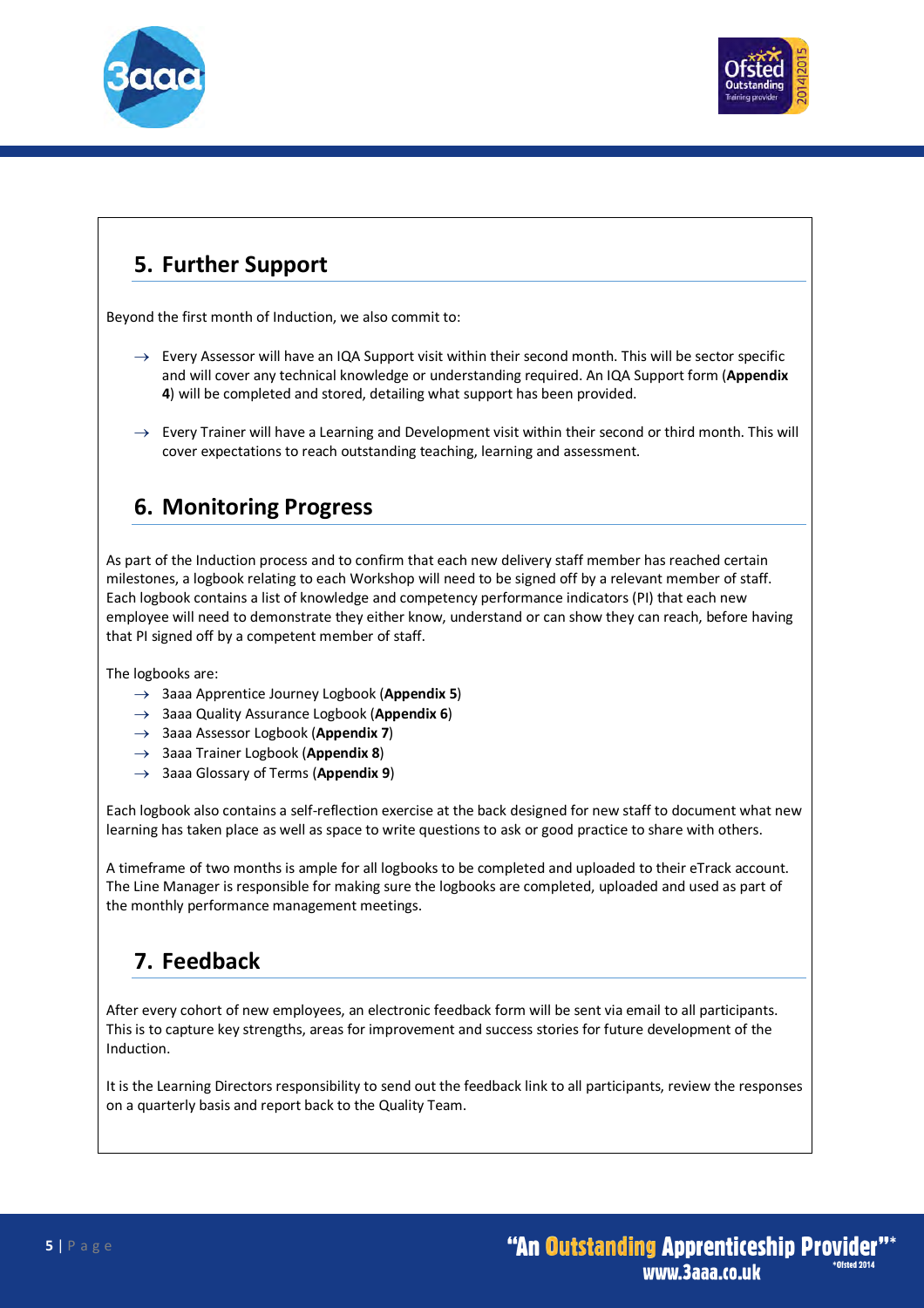



#### **8. Appendix** 1. CPD Matrix (Page 2) **INDUCTION** July 17<br>-<br>- Ifth - Milton Keynes 11th - Milton Keynes 9th - Worcester 13th - Birmingham or Workshop - The Apprentice Journey sor Workshop - Internal Quality Assurance 12th - Milton Keynes 10th - Worcester 14th - Birmingham 12th - Milton Keynes sor Workshop - Roles & Responsibilities (Day 1)<br>sor Workshop - Roles & Responsibilities (Day 2) 18th - Birmingham 16th - Milton Keynes 20th - Stoke 18th - Birmingham 17th - Milton Keynes 21st - Stoke 19th - Birmingham 19th - Birmingham 25th - Worcester 23rd - Birmingham 27th - Milton Keynes 25th - Stoke 24th - Birmingham 28th - Milton Keynes 26th - Stoke Workshon - Roles & Resnor sibilities (Dav 2) 26th - Worcester 2. 3aaa Induction Introductory letter https://aspireachieveadvancelimited.sharepoint.com/sites/qualityteam/\_layouts/15/WopiFrame.aspx?s ourcedoc=%7B14FD57AB-E7E0-4DDD-B964- D254A6010C89%7D&file=3aaa%20Introductory%20Letter.docx&action=default 3. Quality Team Onedrive – Link for all lesson plans, resources and workshop registers https://aspireachieveadvancelimited.sharepoint.com/sites/qualityteam/Shared%20Documents/Forms/Al lItems.aspx?id=%2Fsites%2Fqualityteam%2FShared%20Documents%2FManagement%2FAssessor%20an d%20Trainer%20Induction 4. IQA Support form https://aspireachieveadvancelimited.sharepoint.com/sites/qualityteam/\_layouts/15/WopiFrame.aspx?s ourcedoc=%7BCF4BE631-4A4A-45C7-A048-F5BB1CA8BA75%7D&file=2016-04- 16%20IQA%20Support%20Form.docx&action=default 5. 3aaa Apprentice Journey Logbook https://aspireachieveadvancelimited.sharepoint.com/sites/qualityteam/\_layouts/15/WopiFrame.aspx?s ourcedoc=%7BE6C05221-1D08-4551-97EF-E472B4C463F5%7D&file=3aaa%20Apprentice%20Journey%20Logbook.docx&action=default 6. 3aaa Quality Assurance Logbook https://aspireachieveadvancelimited.sharepoint.com/sites/qualityteam/\_layouts/15/WopiFrame.aspx?s ourcedoc=%7BB8E9C0EA-C084-4375-A3EF-894C07064865%7D&file=3aaa%20Quality%20Assurance%20Logbook.docx&action=default 7. 3aaa Assessor Logbook https://aspireachieveadvancelimited.sharepoint.com/sites/qualityteam/\_layouts/15/WopiFrame.aspx?s ourcedoc=%7B061C332A-CC31-403E-8277- 9F781FF43E34%7D&file=3aaa%20Assessor%20Logbook.docx&action=default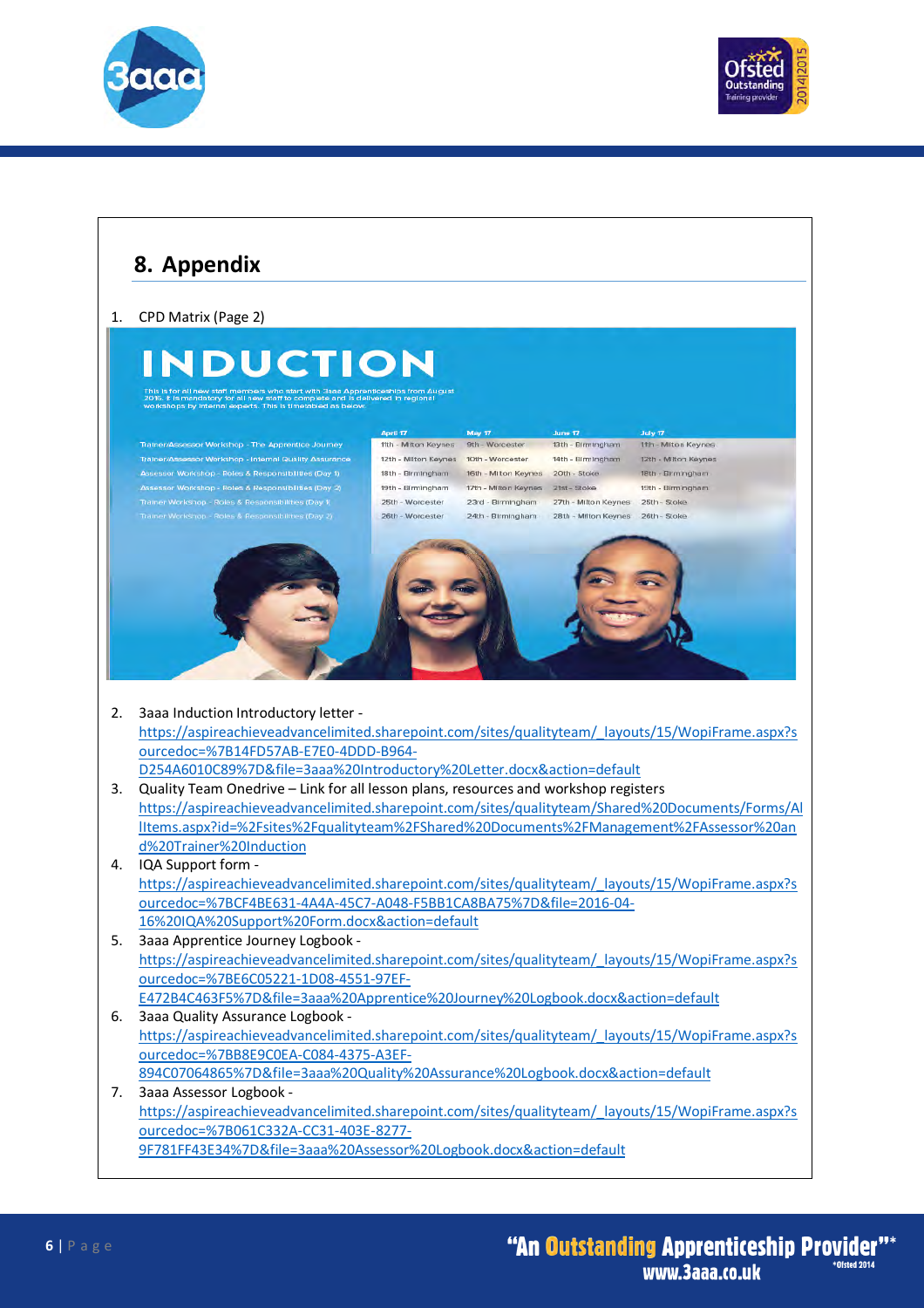



8. 3aaa Trainer Logbook https://aspireachieveadvancelimited.sharepoint.com/sites/qualityteam/\_layouts/15/WopiFrame.aspx?s ourcedoc=%7BA3E5B02D-AFD8-4AA4-99F3- BCCD28F131F3%7D&file=3aaa%20Trainer%20Logbook.docx&action=default 9. 3aaa Glossary of Terms https://aspireachieveadvancelimited.sharepoint.com/sites/qualityteam/\_layouts/15/WopiFrame.aspx?s ourcedoc=%7B1BC5C73F-EFAC-4A0B-BFDD-

187C6F3EBFBD%7D&file=3aaa%20Glossary%20of%20Terms.docx&action=default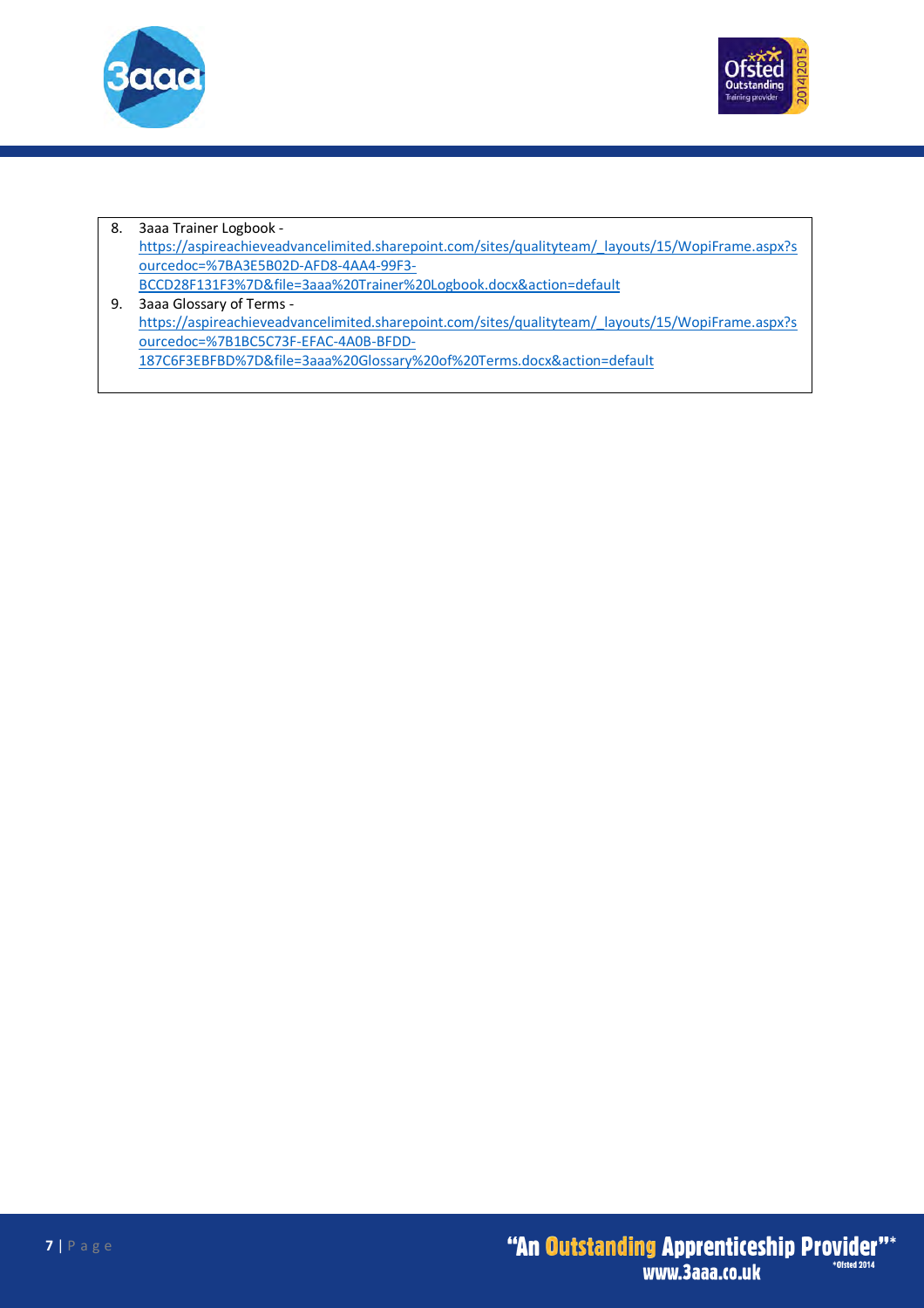

## **INDUCTION**

**[Name] [Role]** 

# **[Location]**



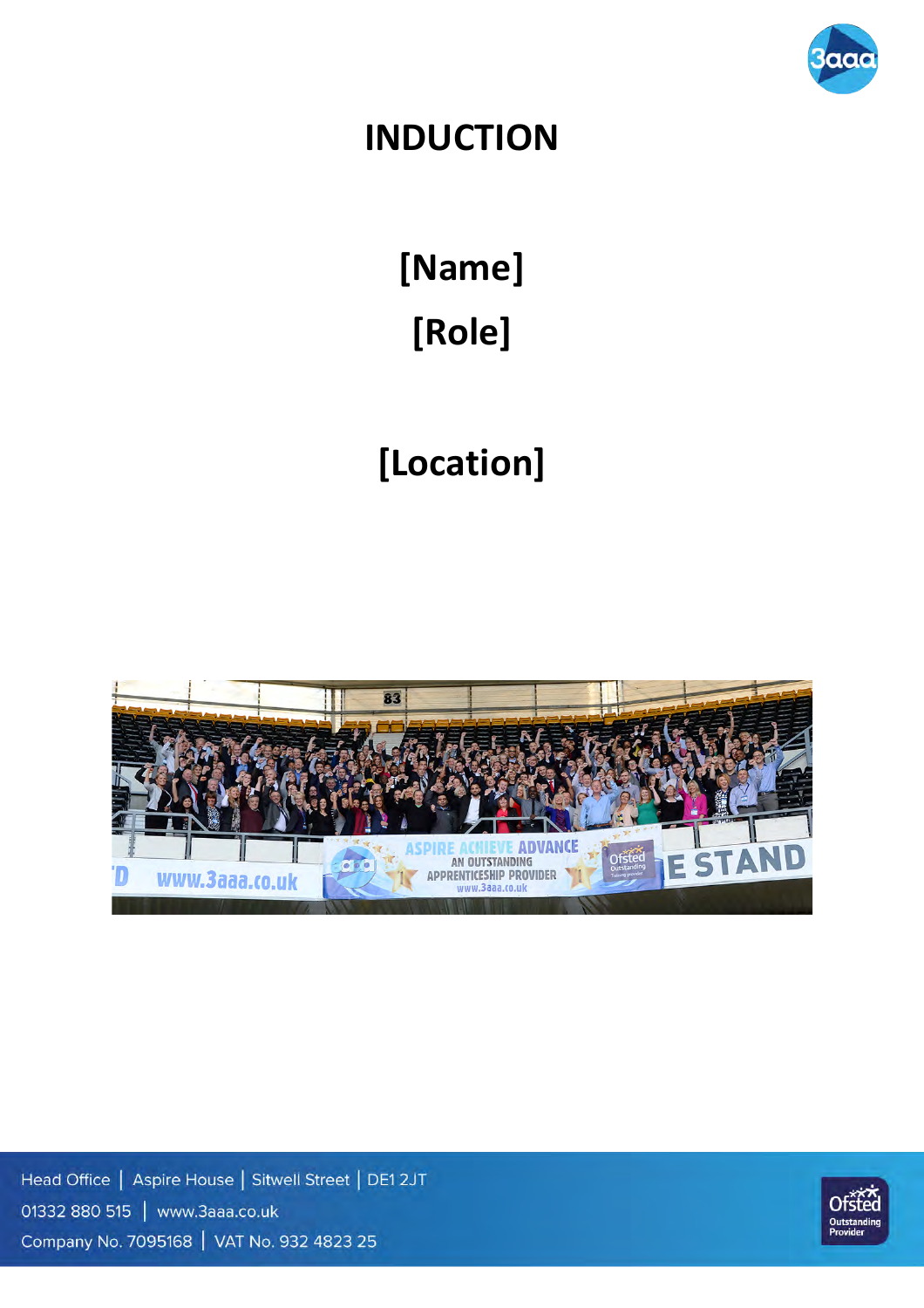

#### **NEW STARTER: DEPARTMENTAL CHECKLIST PRIOR TO ARRIVAL COMMENTS PRIOR TO ARRIVAL** Confirm Official Start Date & retrieve: • Home address • Email address Date of birth • Personal mobile number Ask the new employee to provide the following documents to Line  $\begin{array}{c} \text{Line} \\ \text{Manager} \end{array}$   $\begin{array}{c} \end{array}$   $\begin{array}{c} \square \end{array}$   $\begin{array}{c} \text{Send to HR} \end{array}$ be brought with them on day 1: • 2 forms of ID (Passport, Driving Licence) • 1 form of Proof of Address (a utility bill in the employee's name dated with the last 3 months) Send all this documentation to HR complete with a copy of the RAF. Request IT Equipment IT ------------ - Laptop - Phone Request Log on Details / Password – use of Email\*  $\vert$  IT  $\Box$ Request access to relevant platforms and packages  $\Box$ (SharePoint, OneDrive, eTrack, Virtual College, CPD Academy)

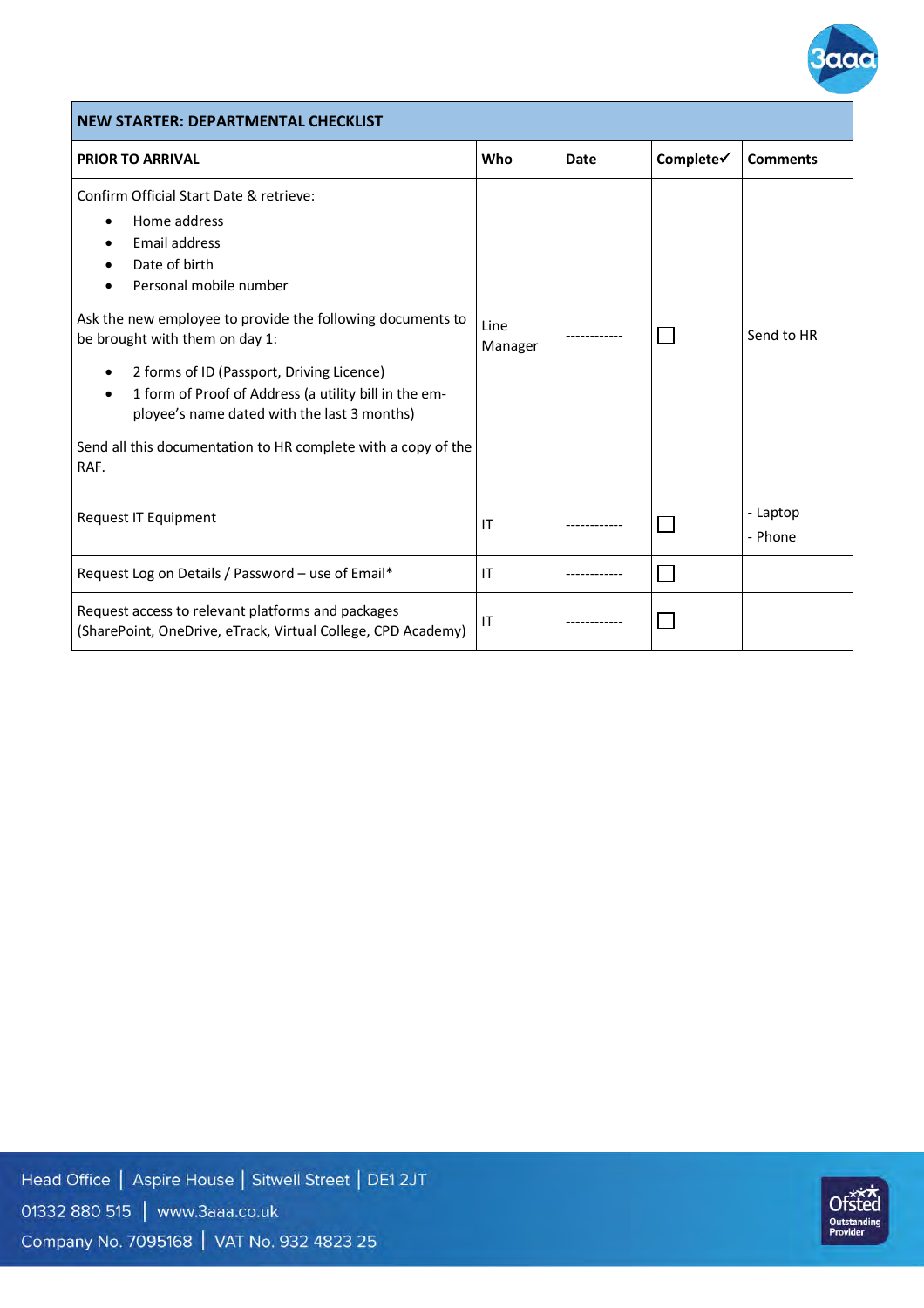

| NEW STARTER: DEPARTMENTAL CHECKLIST                                                                                                                                                                                                                                                                                                                                                                                                                                                                                                                                                | <b>Led by Delivery Manager</b> |             |          |  |  |  |
|------------------------------------------------------------------------------------------------------------------------------------------------------------------------------------------------------------------------------------------------------------------------------------------------------------------------------------------------------------------------------------------------------------------------------------------------------------------------------------------------------------------------------------------------------------------------------------|--------------------------------|-------------|----------|--|--|--|
| Week $1 - Day 1$                                                                                                                                                                                                                                                                                                                                                                                                                                                                                                                                                                   | Who                            | Date        | Complete |  |  |  |
| Academy Tour / Introductions / Workstations                                                                                                                                                                                                                                                                                                                                                                                                                                                                                                                                        | Line Manager                   |             |          |  |  |  |
| Kitchen / Canteen / Facilities & Smoking Area                                                                                                                                                                                                                                                                                                                                                                                                                                                                                                                                      | Line Manager                   |             |          |  |  |  |
| Evacuation Procedure / Fire Assembly Point                                                                                                                                                                                                                                                                                                                                                                                                                                                                                                                                         | Line Manager                   |             |          |  |  |  |
| Security: Door Access codes / Alarms                                                                                                                                                                                                                                                                                                                                                                                                                                                                                                                                               | Line Manager                   |             |          |  |  |  |
| Office/Car Park Key/Fob                                                                                                                                                                                                                                                                                                                                                                                                                                                                                                                                                            | <b>Academy Function</b>        |             |          |  |  |  |
| Organisational Structure (Board / C-Level etc.)                                                                                                                                                                                                                                                                                                                                                                                                                                                                                                                                    | Line Manager                   |             |          |  |  |  |
| Cluster Structure / Team Profile Inc. Key Contacts                                                                                                                                                                                                                                                                                                                                                                                                                                                                                                                                 | Line Manager                   |             |          |  |  |  |
| Academy Structure / Team Profile Inc. Key Contacts                                                                                                                                                                                                                                                                                                                                                                                                                                                                                                                                 | Line Manager                   |             |          |  |  |  |
| Set up Desk / Office Space                                                                                                                                                                                                                                                                                                                                                                                                                                                                                                                                                         | Line Manager                   |             |          |  |  |  |
| Complete DSE                                                                                                                                                                                                                                                                                                                                                                                                                                                                                                                                                                       | H&S Manager                    |             |          |  |  |  |
| Support with setting up IT (Laptop and phone)                                                                                                                                                                                                                                                                                                                                                                                                                                                                                                                                      | Line Manager/IT                |             |          |  |  |  |
| Add to relevant email group for broadcast emails from HO                                                                                                                                                                                                                                                                                                                                                                                                                                                                                                                           | IT                             |             |          |  |  |  |
| Check access to relevant platforms and packages (Email, SharePoint,<br>CPD Academy)                                                                                                                                                                                                                                                                                                                                                                                                                                                                                                | Line Manager/IT                |             |          |  |  |  |
| Annual Leave Entitlement / Requesting leave                                                                                                                                                                                                                                                                                                                                                                                                                                                                                                                                        | Line Manager                   |             |          |  |  |  |
| Reporting Absence (sick etc. / return to work forms)                                                                                                                                                                                                                                                                                                                                                                                                                                                                                                                               | Line Manager                   | ----------- |          |  |  |  |
| <b>Claiming Expenses/Bonus</b>                                                                                                                                                                                                                                                                                                                                                                                                                                                                                                                                                     | Line Manager                   |             |          |  |  |  |
| Introduction to mandatory virtual college training;<br>An Introduction to FGM, forces marriage, Spirit Possession<br>$\circ$<br>and Honour Based Violence<br>Equality, Diversity and Inclusion in the Workplace<br>O<br><b>Awareness of Forces Marriages</b><br>O<br>Trafficking, Exploitation and Modern Slavery<br>$\circ$<br>Understanding Pathways to Extremism and the Prevent Pro-<br>$\circ$<br>gramme<br>Safeguarding Everyone - Protecting Young Children, People<br>$\circ$<br>and Adults at Risk<br>Safeguarding Children from Abuse by Sexual Exploitations<br>$\circ$ | Line Manager                   |             |          |  |  |  |
| Discuss the role responsibilities, KPIs, bonus & ways of working etc                                                                                                                                                                                                                                                                                                                                                                                                                                                                                                               | Line Manager                   |             |          |  |  |  |

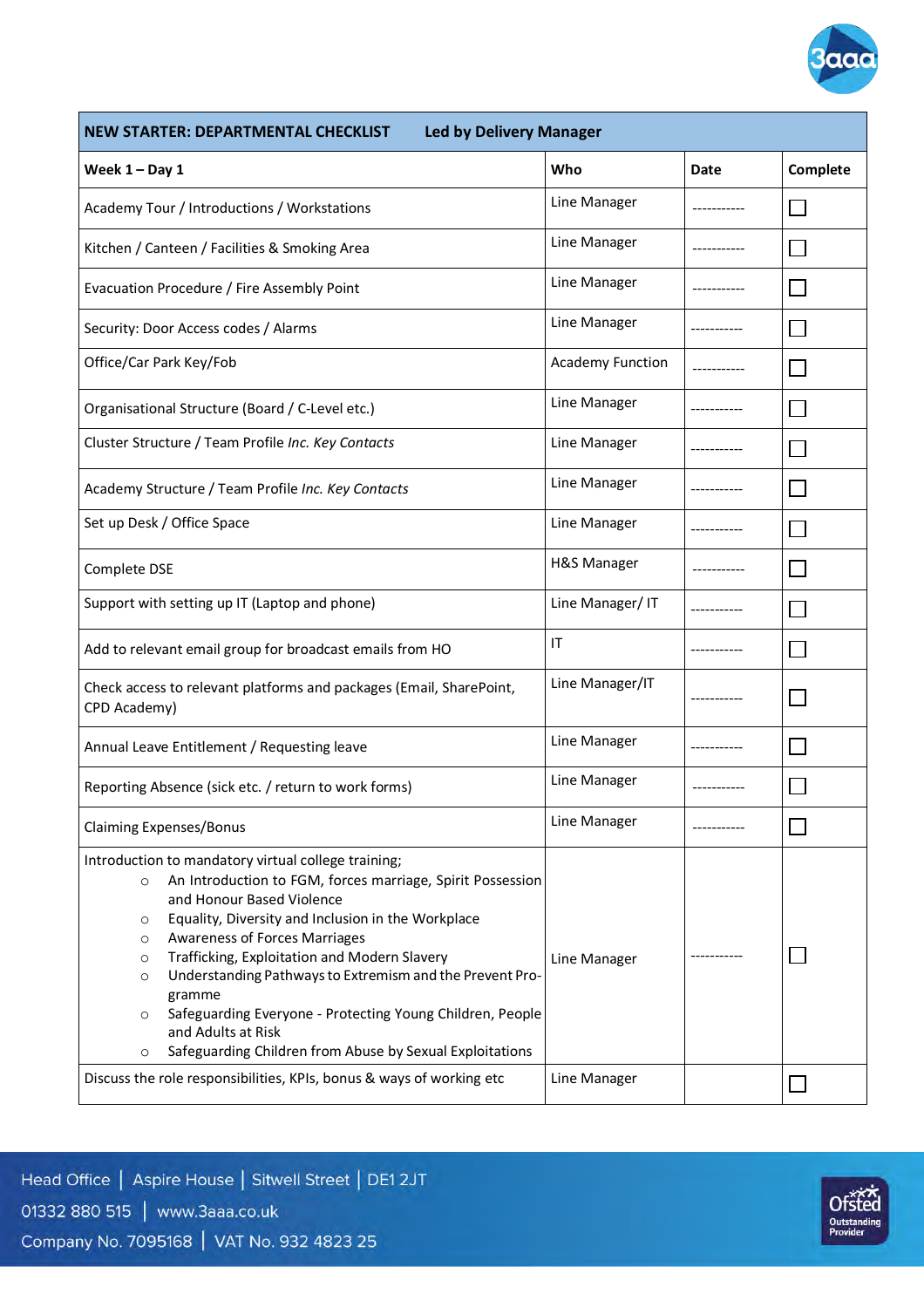

| <b>NEW STARTER: DEPARTMENTAL CHECKLIST</b><br><b>Led by Delivery Manager</b>                                                                                                                                                                                                        |              |      |          |  |  |
|-------------------------------------------------------------------------------------------------------------------------------------------------------------------------------------------------------------------------------------------------------------------------------------|--------------|------|----------|--|--|
| Week $1 - Day 1$                                                                                                                                                                                                                                                                    | Who          | Date | Complete |  |  |
| Identify where the staff member is on the career stage matrix<br>Line manager to contact their Teaching and Learning Consultant<br>$\circ$                                                                                                                                          | Line Manager |      |          |  |  |
| Skills Scan<br>Give staff member access to BKSB<br>$\Omega$<br>Set up new staff member for initial assessment<br>$\circ$<br>Line Manager to review results to determine additional support<br>$\circ$<br>required<br>New staff to work towards their functional skills<br>$\bigcap$ | Line Manager |      |          |  |  |
| Line manager to book new staff member on the induction workshops<br>delivered by the Quality Team and build into induction schedule below                                                                                                                                           | Line Manager |      |          |  |  |
| Line manager to review and send new starter folder to the new member<br>of staff<br>New starter folder is provided by the Quality Team and can be<br>$\circ$<br>found on the memory stick from the training on the $7th$ and $8th$<br>August 2017                                   | Line Manager |      |          |  |  |
| Review Induction week ahead - whereabouts, activity & HO visit                                                                                                                                                                                                                      | Line Manager |      |          |  |  |

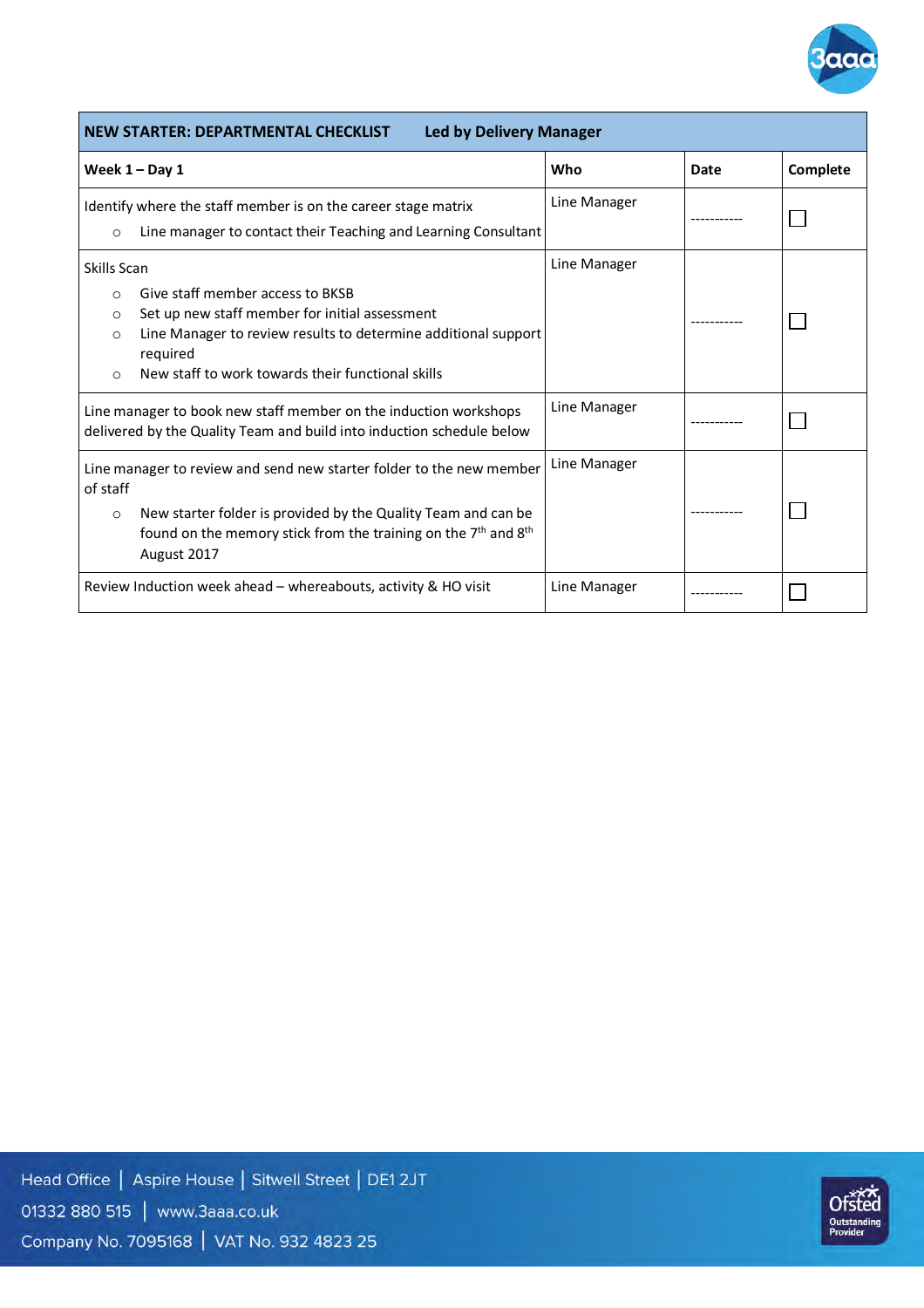

|                                                                           | <b>Led by Delivery Manager</b><br><b>NEW STARTER: DEPARTMENTAL CHECKLIST</b>                                                                                                                                                                                                                                                                                                                                                                                                                                  |              |      |          |  |  |
|---------------------------------------------------------------------------|---------------------------------------------------------------------------------------------------------------------------------------------------------------------------------------------------------------------------------------------------------------------------------------------------------------------------------------------------------------------------------------------------------------------------------------------------------------------------------------------------------------|--------------|------|----------|--|--|
| Week $1 - Day 2$                                                          |                                                                                                                                                                                                                                                                                                                                                                                                                                                                                                               | Who          | Date | Complete |  |  |
| Team;<br>$\circ$<br>$\circ$<br>$\circ$<br>$\circ$                         | Provide the new member of staff with key contacts from the Quality<br>Internal Quality Assurer (IQA)<br><b>Quality Manager</b><br>Teaching and Learning Consultant<br><b>Education Lead</b><br>Line Manager to give an overview of their role                                                                                                                                                                                                                                                                 | Line Manager |      |          |  |  |
| $\circ$<br>$\circ$<br>$\circ$<br>$\circ$<br>$\circ$<br>$\circ$<br>$\circ$ | Complete mandatory training on virtual college;<br>An Introduction to FGM, forces marriage, Spirit Possession<br>and Honour Based Violence<br>Equality, Diversity and Inclusion in the Workplace<br><b>Awareness of Forces Marriages</b><br>Trafficking, Exploitation and Modern Slavery<br>Understanding Pathways to Extremism and the Prevent Pro-<br>gramme<br>Safeguarding Everyone - Protecting Young Children, People<br>and Adults at Risk<br>Safeguarding Children from Abuse by Sexual Exploitations | Line Manager |      |          |  |  |
| $\circ$<br>$\circ$<br>$\circ$<br>$\circ$<br>$\circ$<br>$\circ$            | Provide company policies and documentation aligned to job role;<br>Prevent and Safeguarding Policy 2017 - 2018<br>Observation of Teaching, Learning and Assessment Policy<br>$2017 - 2018$<br>Quality Framework - Academy Network 2017 - 2018<br>Quality Framework - Levy Network 2017 - 2018<br>Progress Reviews and Action Plans (PRAP)<br>Learning and Development Review (LDR)                                                                                                                            | Line Manager |      |          |  |  |

| <b>NEW STARTER: DEPARTMENTAL CHECKLIST</b><br><b>Led by Delivery Manager</b>                            |              |      |          |  |  |
|---------------------------------------------------------------------------------------------------------|--------------|------|----------|--|--|
| Week $1 - Day 3$                                                                                        | Who          | Date | Complete |  |  |
| Recap of Previous Day's Training                                                                        | Line Manager |      |          |  |  |
| Complete unit 1 and unit 2 on CPD Academy;<br>Aims and objectives<br>$\circ$<br>Lesson plans<br>$\circ$ | Line Manager |      |          |  |  |
| Review resources for own curriculum area on SharePoint                                                  | Line Manager |      |          |  |  |

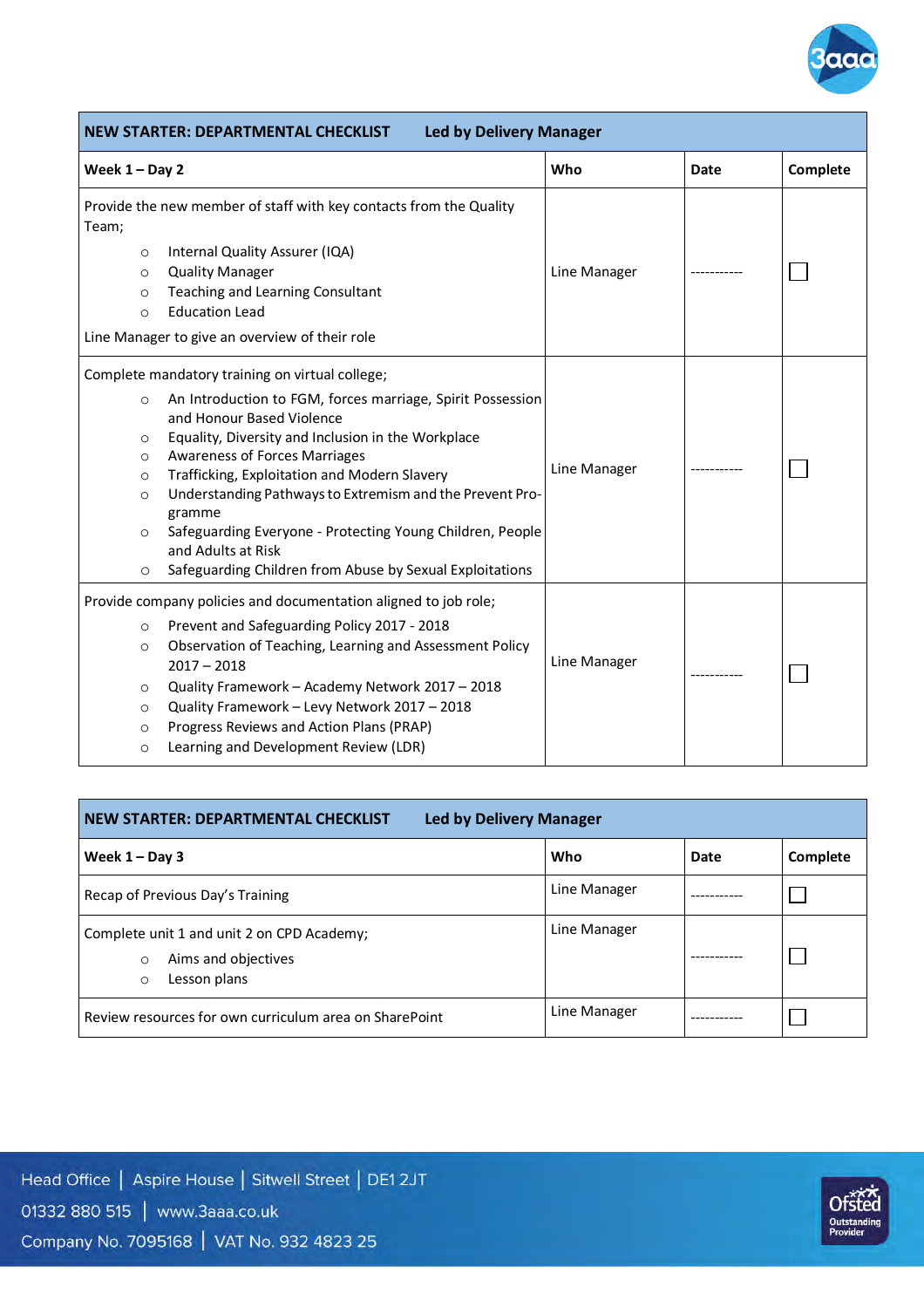

| <b>Led by Delivery Manager</b><br>NEW STARTER: DEPARTMENTAL CHECKLIST |              |      |                 |  |  |
|-----------------------------------------------------------------------|--------------|------|-----------------|--|--|
| Week $1 - Day 4$                                                      | Who          | Date | <b>Complete</b> |  |  |
| Recap of Previous Day's Training                                      | Line Manager |      |                 |  |  |
| Review resources for own curriculum area on SharePoint                | Line Manager |      |                 |  |  |

| <b>NEW STARTER: DEPARTMENTAL CHECKLIST</b><br><b>Led by Delivery Manager</b> |              |      |          |  |  |  |
|------------------------------------------------------------------------------|--------------|------|----------|--|--|--|
| Week $1 -$ Day 5                                                             | Who          | Date | Complete |  |  |  |
| Recap of Previous Day's Training                                             | Line Manager |      |          |  |  |  |
| Review resources for own curriculum area on SharePoint                       | Line Manager |      |          |  |  |  |
| Recap all KPIs & 3, 6 Month expectations in probation period                 | Line Manager |      |          |  |  |  |
| Q&A to identify further development needs                                    | Line Manager |      |          |  |  |  |
| Review Induction week ahead – whereabouts, activity                          | Line Manager |      |          |  |  |  |

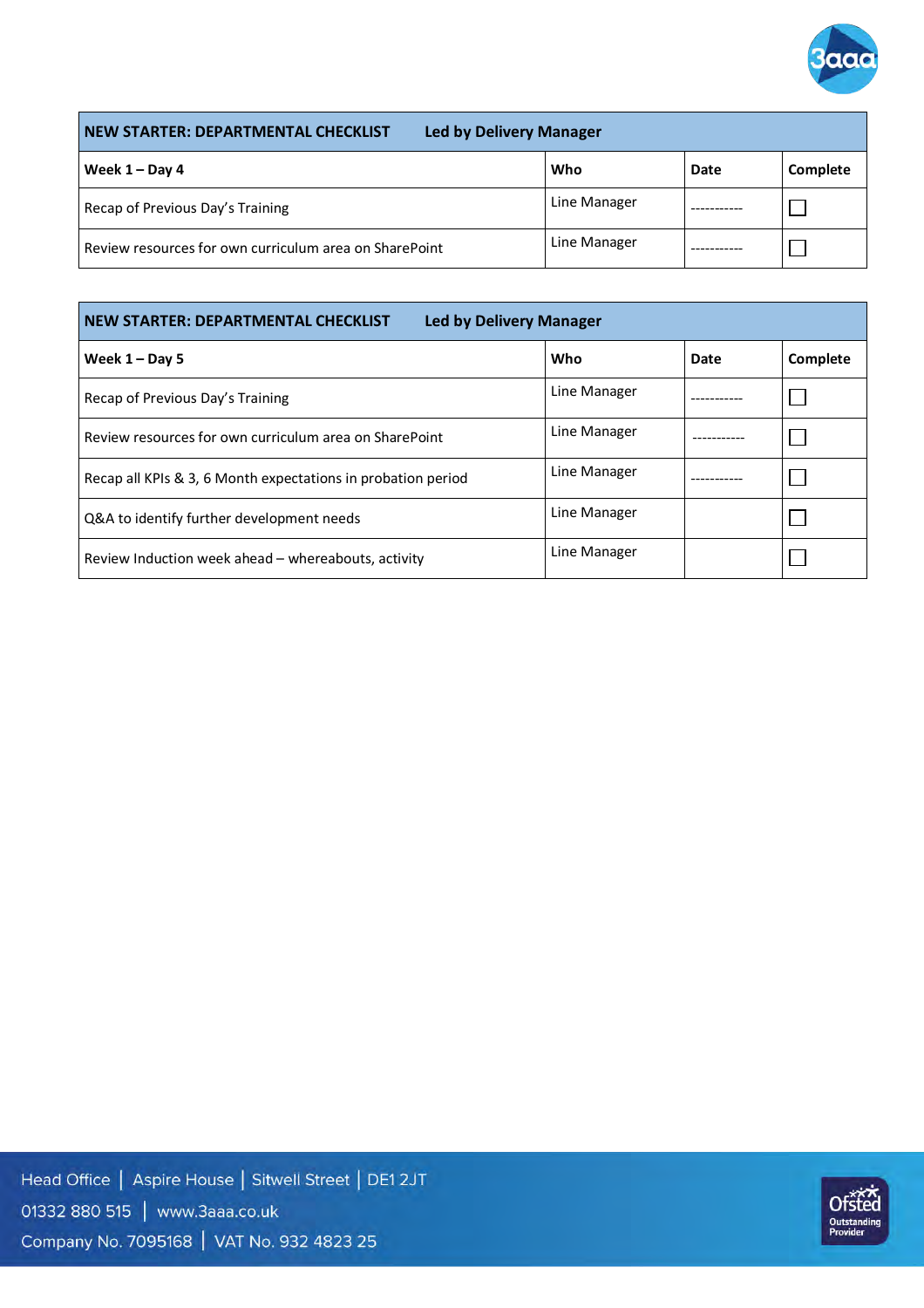

**NEW STARTER: DEPARTMENTAL CHECKLIST Led by Delivery Manager**

| WEEK <sub>2</sub>                                                    |                                                                      |                                                                              |                                                                                       |
|----------------------------------------------------------------------|----------------------------------------------------------------------|------------------------------------------------------------------------------|---------------------------------------------------------------------------------------|
| Day 1                                                                | Day 2                                                                | Day 3                                                                        | Day 4                                                                                 |
| <b>Insert Academy Location</b>                                       | <b>Insert Academy Location</b>                                       | <b>Insert Academy Location</b>                                               | <b>Insert Academy Location</b>                                                        |
| Shadow a member of staff<br>from own curriculum area<br>for one day* | Shadow a member of staff<br>from own curriculum area for<br>one day* | Shadow a member of staff from<br>a different curriculum area for<br>one day* | Shadow a member of staff<br>l from a different<br>l curriculum area for one<br>$day*$ |

*\*Liaise with you teaching and learning consultant for support on which staff members to shadow and what areas to consideration are*

| <b>NEW STARTER: DEPARTMENTAL CHECKLIST</b><br><b>Led by Delivery Manager</b>                                        |              |      |          |
|---------------------------------------------------------------------------------------------------------------------|--------------|------|----------|
| Week 2 Day 5                                                                                                        | Who          | Date | Complete |
| Recap on Week 1 & Week 2 training & activity                                                                        | Line Manager |      |          |
| Reflect on good practice identified on days 1, 2, 3 and 4 of week 2                                                 | Line Manager |      |          |
| Complete unit 3 and unit 4 on CPD Academy;<br>Structuring sessions<br>$\circ$<br>Assessment for learning<br>$\circ$ | Line Manager |      |          |
| Review resources for own curriculum area on SharePoint                                                              | Line Manager |      |          |
| Start planning for own classroom delivery and / or workplace visits                                                 | Line Manager |      |          |
| Identify gaps & action plan to embed further training                                                               | Line Manager |      |          |

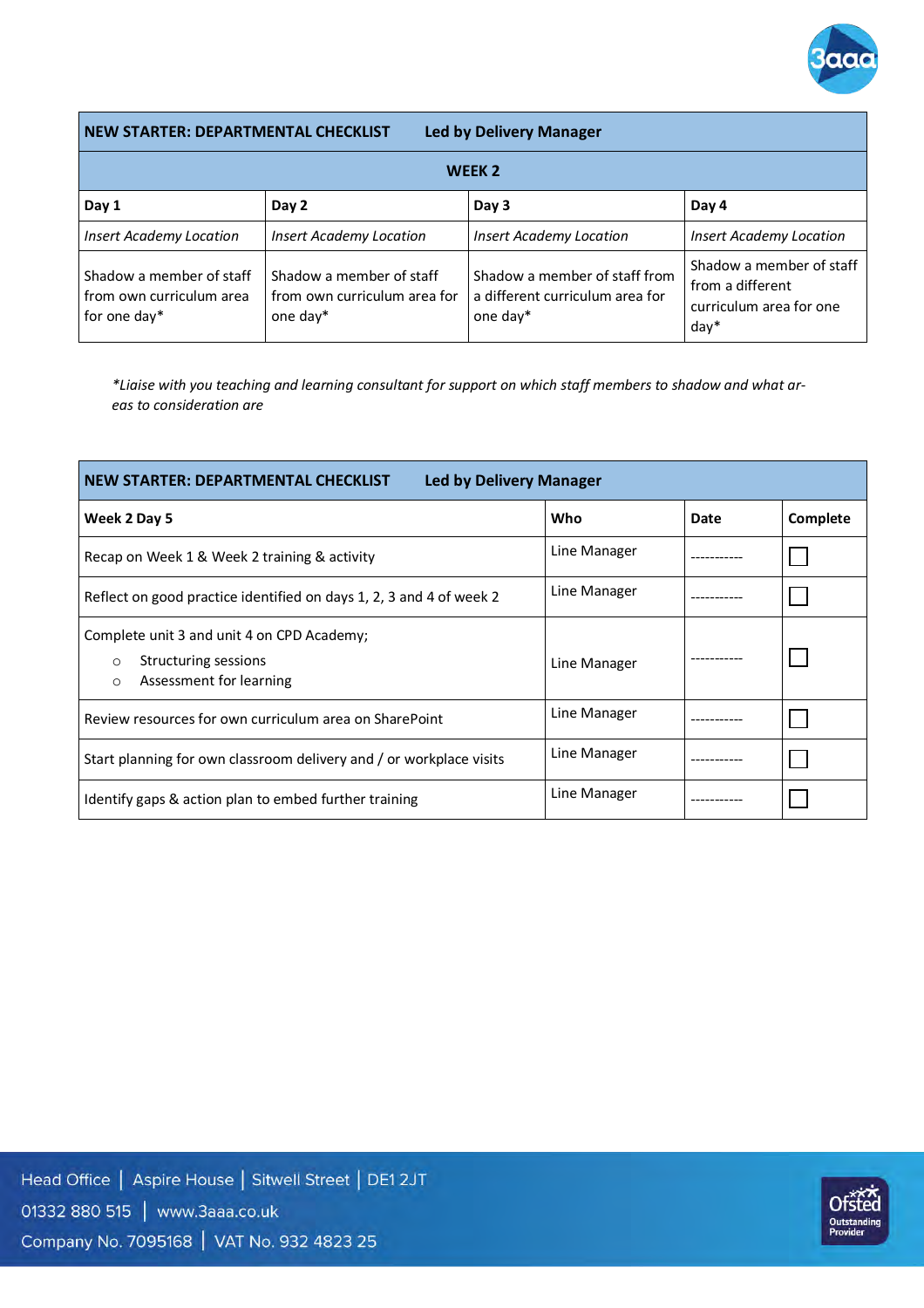

**NEW STARTER: DEPARTMENTAL CHECKLIST Led by Delivery Manager**

| WEEK <sub>3</sub>                                  |                                                                                           |                                                                                |                                                    |
|----------------------------------------------------|-------------------------------------------------------------------------------------------|--------------------------------------------------------------------------------|----------------------------------------------------|
| Day 1                                              | Day 2                                                                                     | Day 3                                                                          | Day 4                                              |
| <b>Insert Academy Location</b>                     | <b>Insert Academy Location</b>                                                            | <b>Insert Academy Location</b>                                                 | <b>Insert Academy Location</b>                     |
| Observe an Apprentice<br>Journey Conference (AJC)* | Line manager to arrange a<br>remote Teaching and<br>Learning Consultant Support<br>Visit* | Line manager to arrange a<br>remote Internal Quality Assurer<br>Support Visit* | Caseload review /<br>handover with line<br>manager |

*\*Subject to change due to availability with Teaching and Learning Consultant / Internal Quality Assurer*

| <b>NEW STARTER: DEPARTMENTAL CHECKLIST</b><br><b>Led by Delivery Manager</b>                                          |              |      |          |
|-----------------------------------------------------------------------------------------------------------------------|--------------|------|----------|
| Week 3 Day 5                                                                                                          | Who          | Date | Complete |
| Recap on Week 3 training & activity                                                                                   | Line Manager |      |          |
| Complete unit 5 and unit 6 on CPD Academy;<br><b>Embedding and Promotion</b><br>$\circ$<br>Differentiation<br>$\circ$ | Line Manager |      |          |
| Start planning for own classroom delivery and / or workplace visits                                                   | Line Manager |      |          |
| Identify gaps & action plan to embed further training                                                                 | Line Manager |      |          |